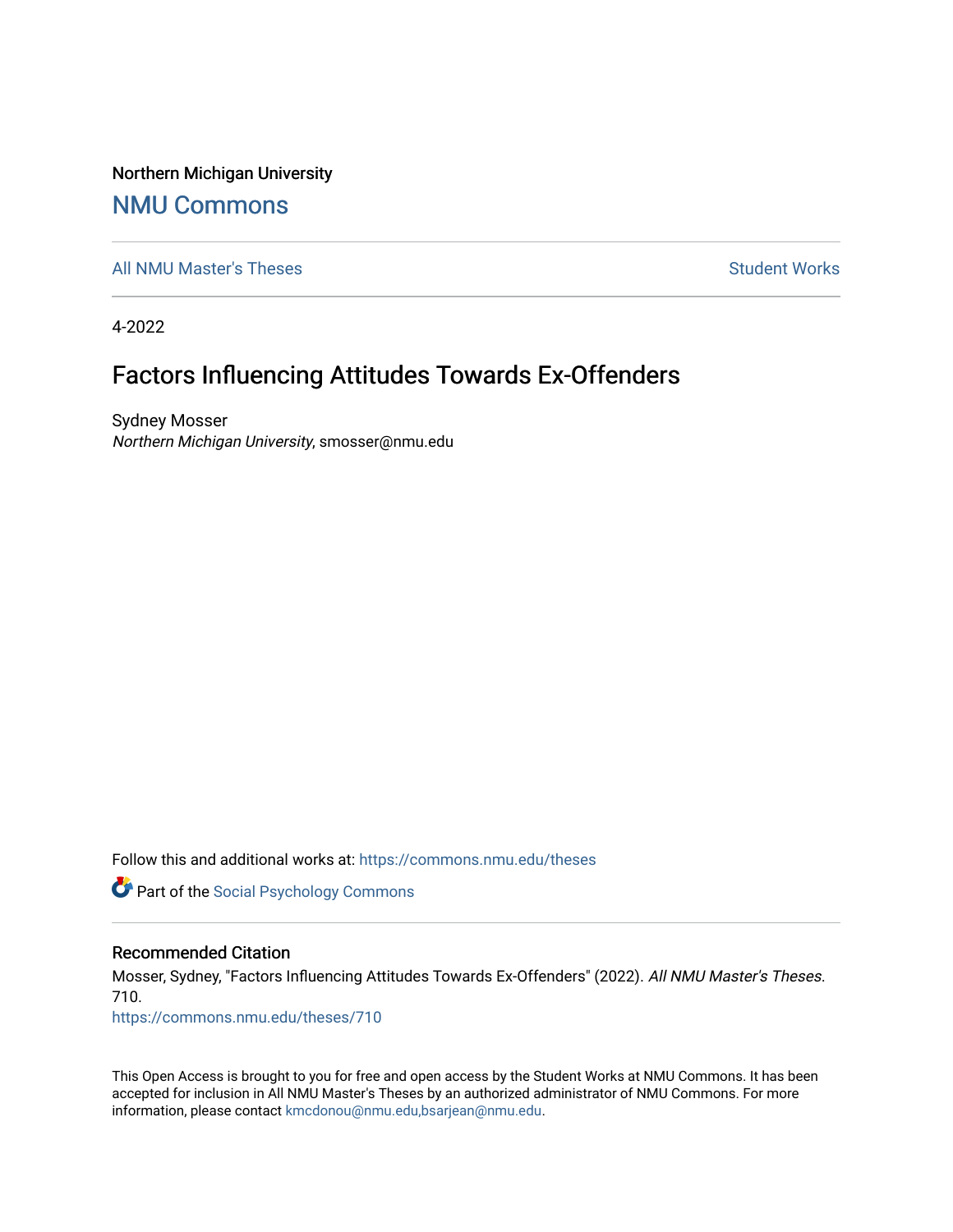## FACTORS INFLUENCING ATTITUDES TOWARDS EX-OFFENDERS

By

Sydney T Mosser

## THESIS

Submitted to Northern Michigan University In partial fulfillment of the requirements For the degree of

## MASTER OF PSYCHOLOGICAL SCIENCE

Office of Graduate Education and Research

March 2022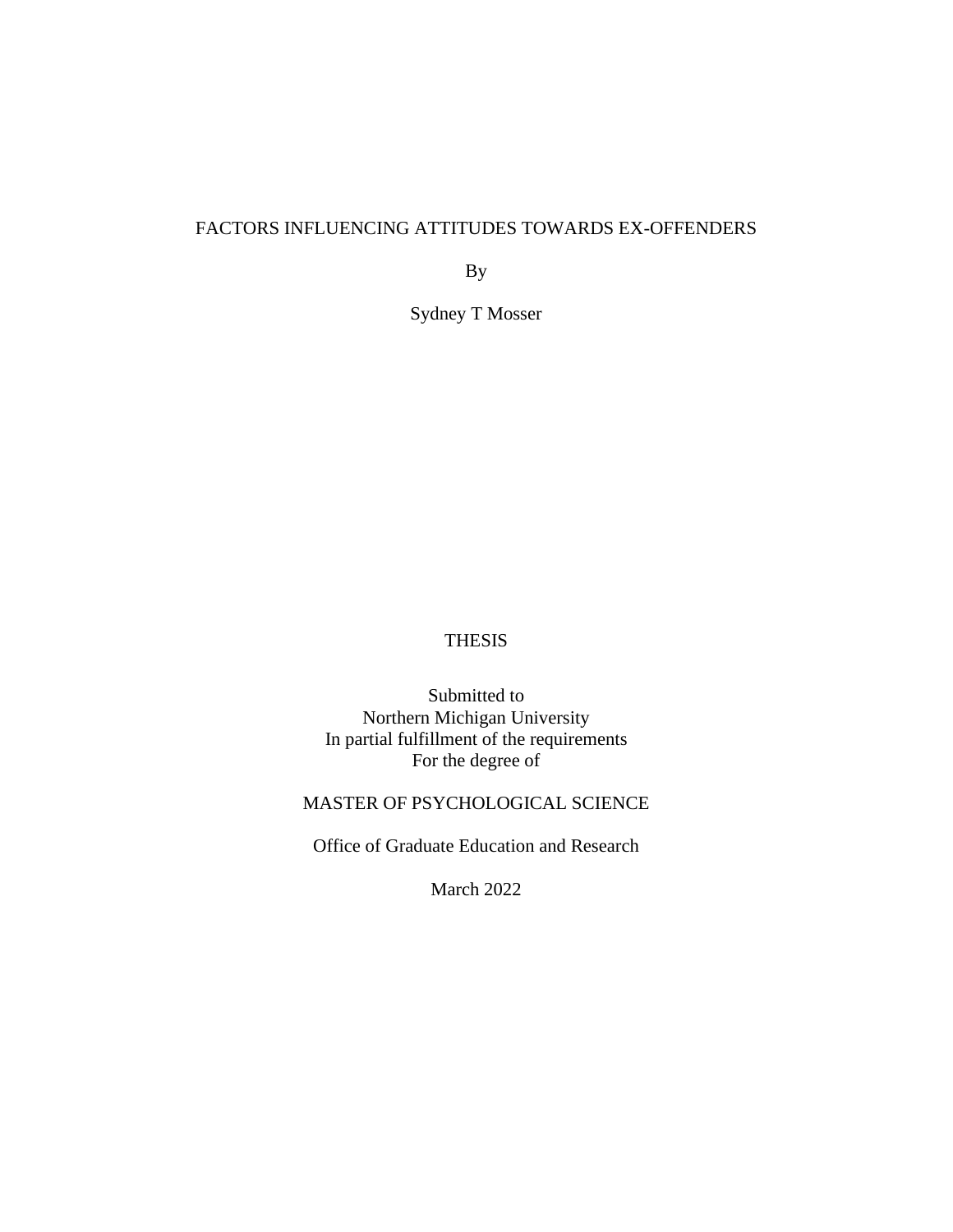## **SIGNATURE APPROVAL FORM**

Factors Influencing Attitudes Towards Ex-Offenders

This thesis by **Sydney T Mosser** is recommended for approval by the student's Thesis Committee and Department Head in the Department of Psychological Sciences and by the Dean of Graduate Studies and Research.

Barch  $\bigcup \sigma n$ 

Committee Chair: Dr. Jon Barch

First Reader: Dr. Vincent Jeevar

Michael Harrington

Second Reader: Dr. Michael Harrington

Department Head: Dr. Adam Prus

chade Eckat

Dr. Lisa Schade Eckert Dean of Graduate Studies and Research

**Date** 

04/01/2022

04/01/2022

**Date** 

Date

04/01/2022

Date

04/01/2022

**Date**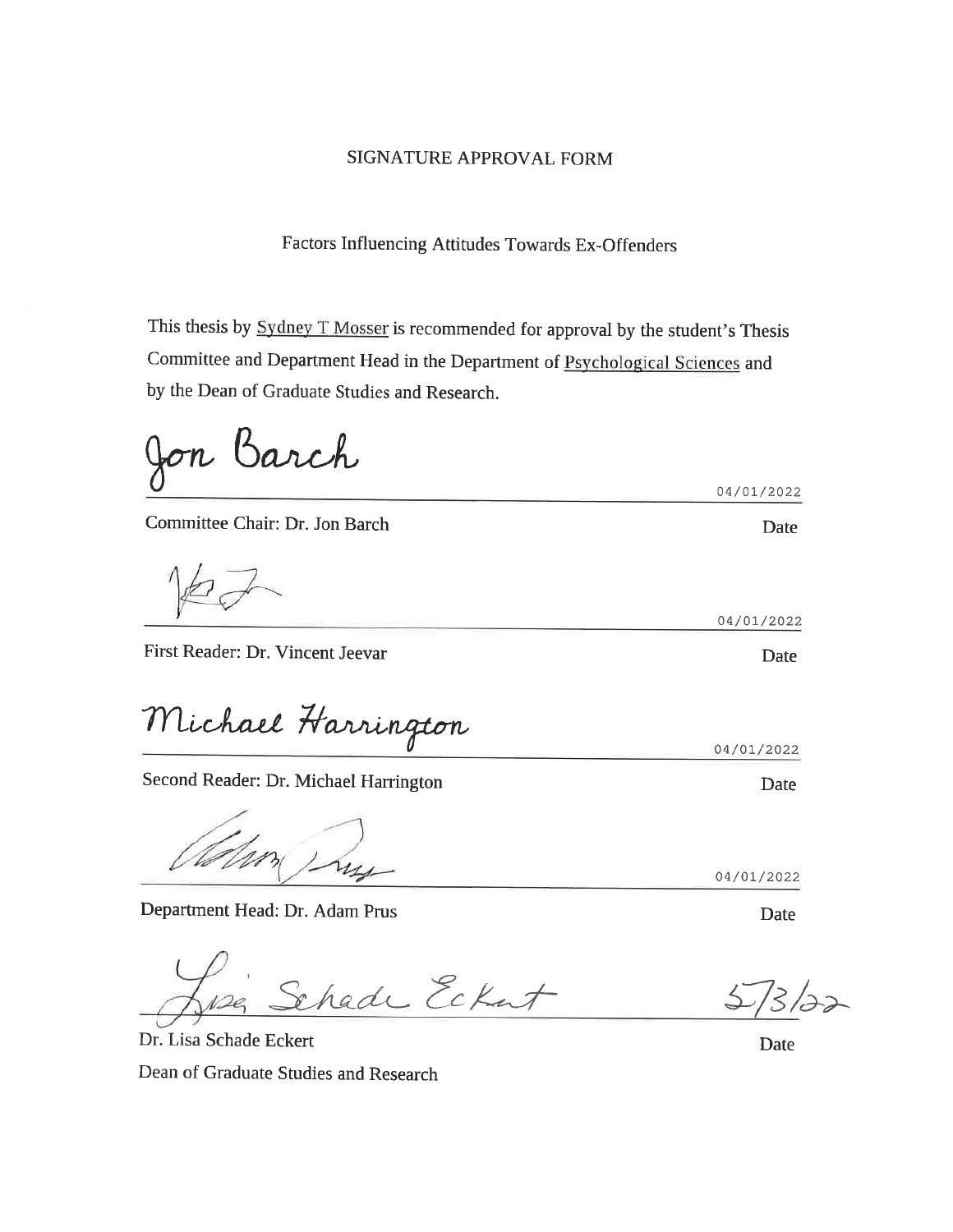#### ABSTRACT

#### FACTORS INFLUENCING ATTITUDES TOWARDS EX-OFFENDERS

By

Sydney T Mosser

Every day, incarcerated individuals are being released back into the general population having served their time. However, these released ex-offenders are 83% likely to reoffend if they are not able to reintegrate properly (Alper et al., 2018). The present research explored how various factors of ex-offenders and community observers could have an influence on attitudes towards ex-offenders upon reintegration. Specifically, we looked at the influence of three manipulated characteristics of a hypothetical ex-offender, race, gender, and age, which were presented to the participant in the form of a vignette. After reading one randomly assigned vignette, the participants were asked to rate their attitudes on three dependent measures (attitudes towards ex-offenders, explicit racial bias and explicit gender bias). There were significant results showing a more positive attitude towards the Black male who didn't take responsibility. All other results were not statistically significant. Despite the results, this research provided further evidence and future directions for understanding what factors influence positive attitudes towards ex-offenders to help them reintegrate successfully.

i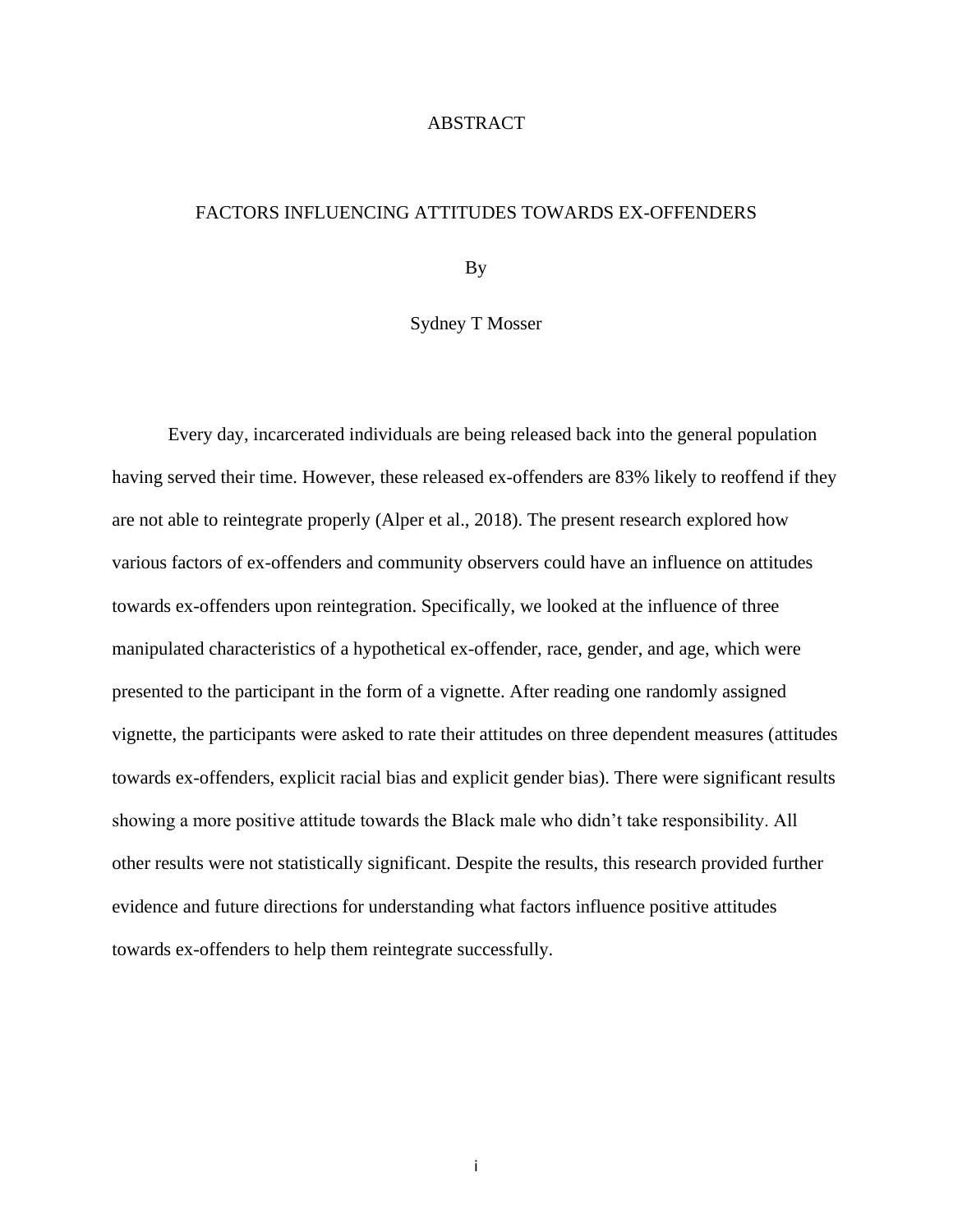Copyright by

Sydney Mosser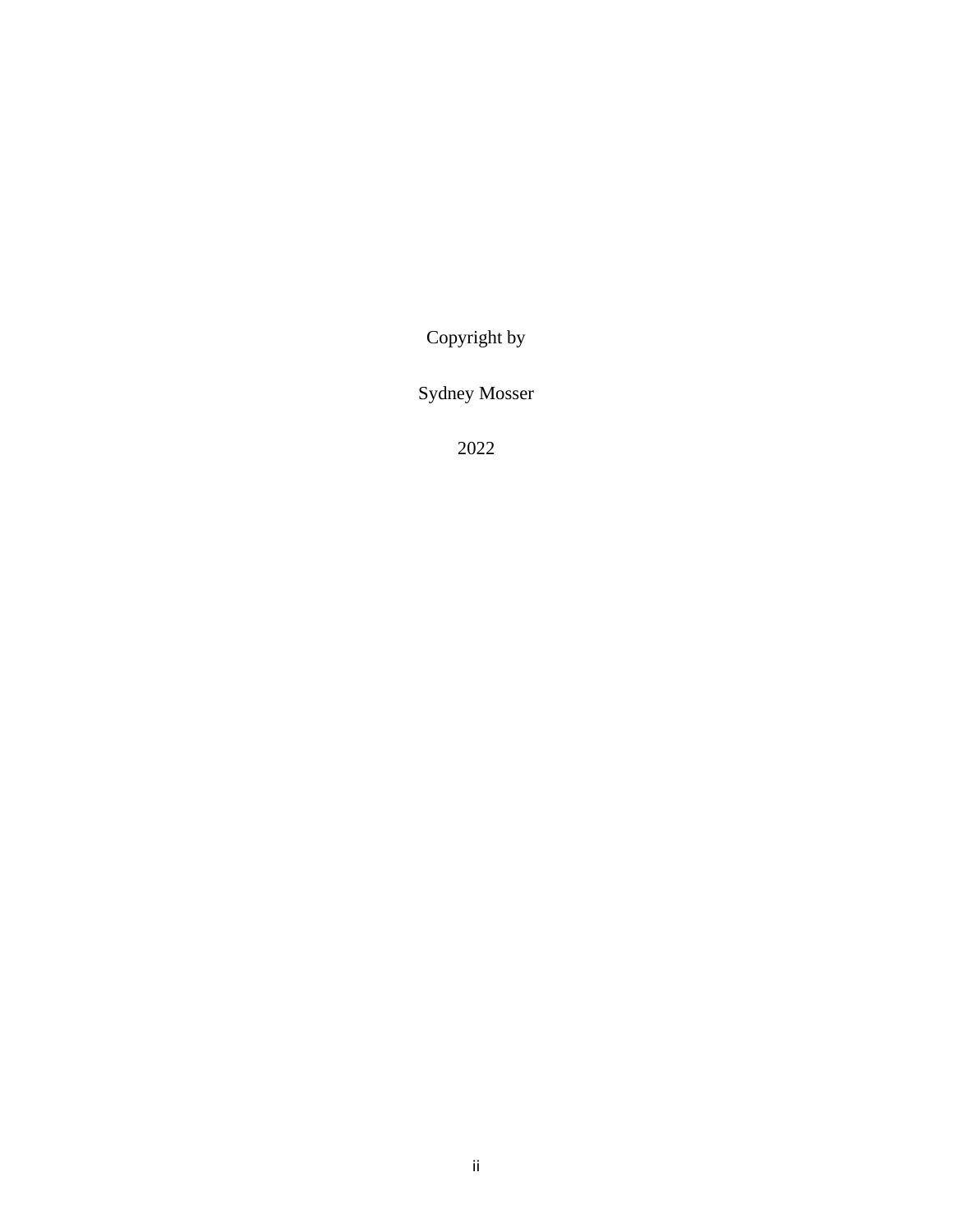## ACKNOWLEDGMENTS

The funding of this research was provided through internal grants, specifically the Excellence in Education grant.

This thesis follows the format described by the APA Publication Manual  $7<sup>th</sup>$  edition.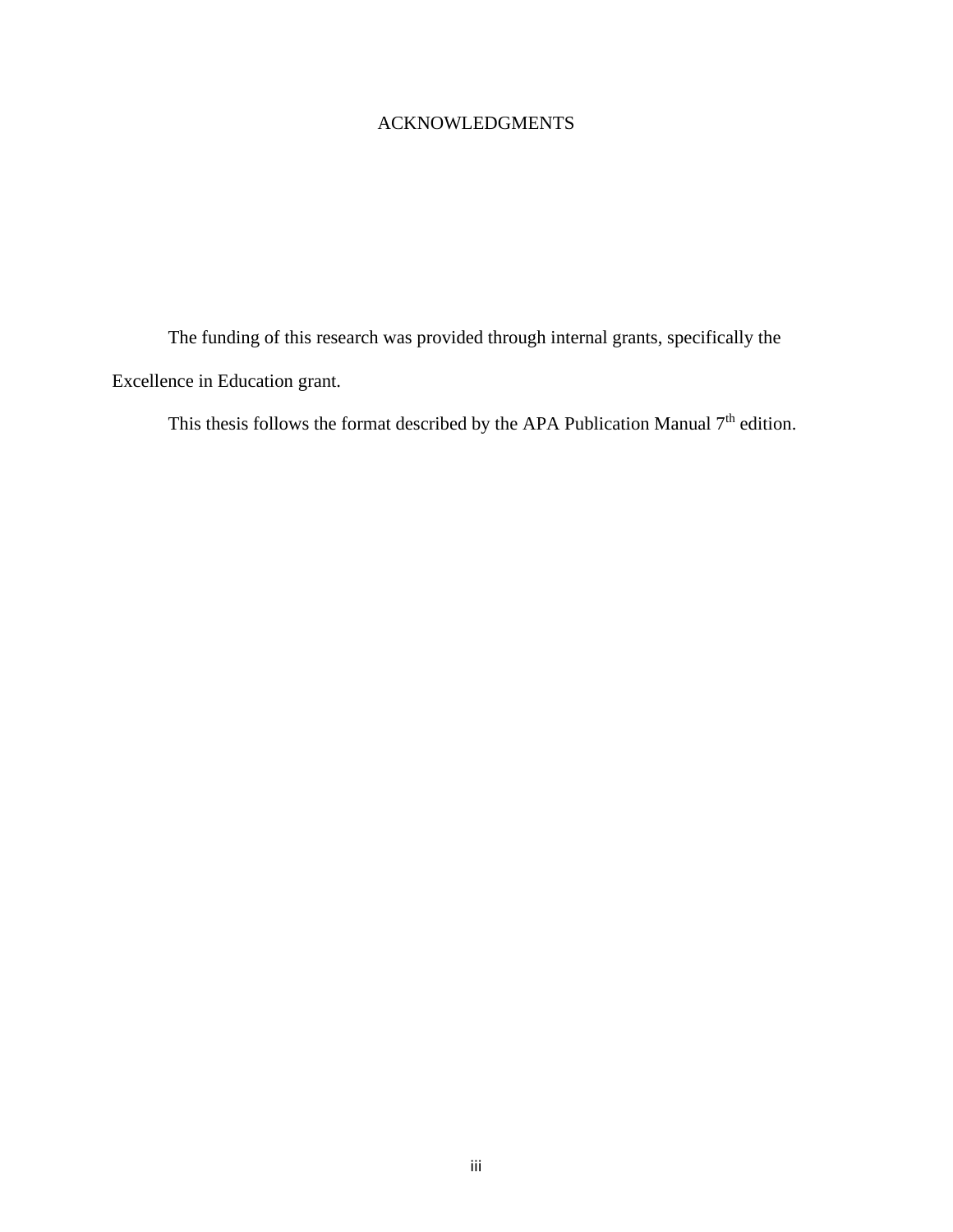## TABLE OF CONTENTS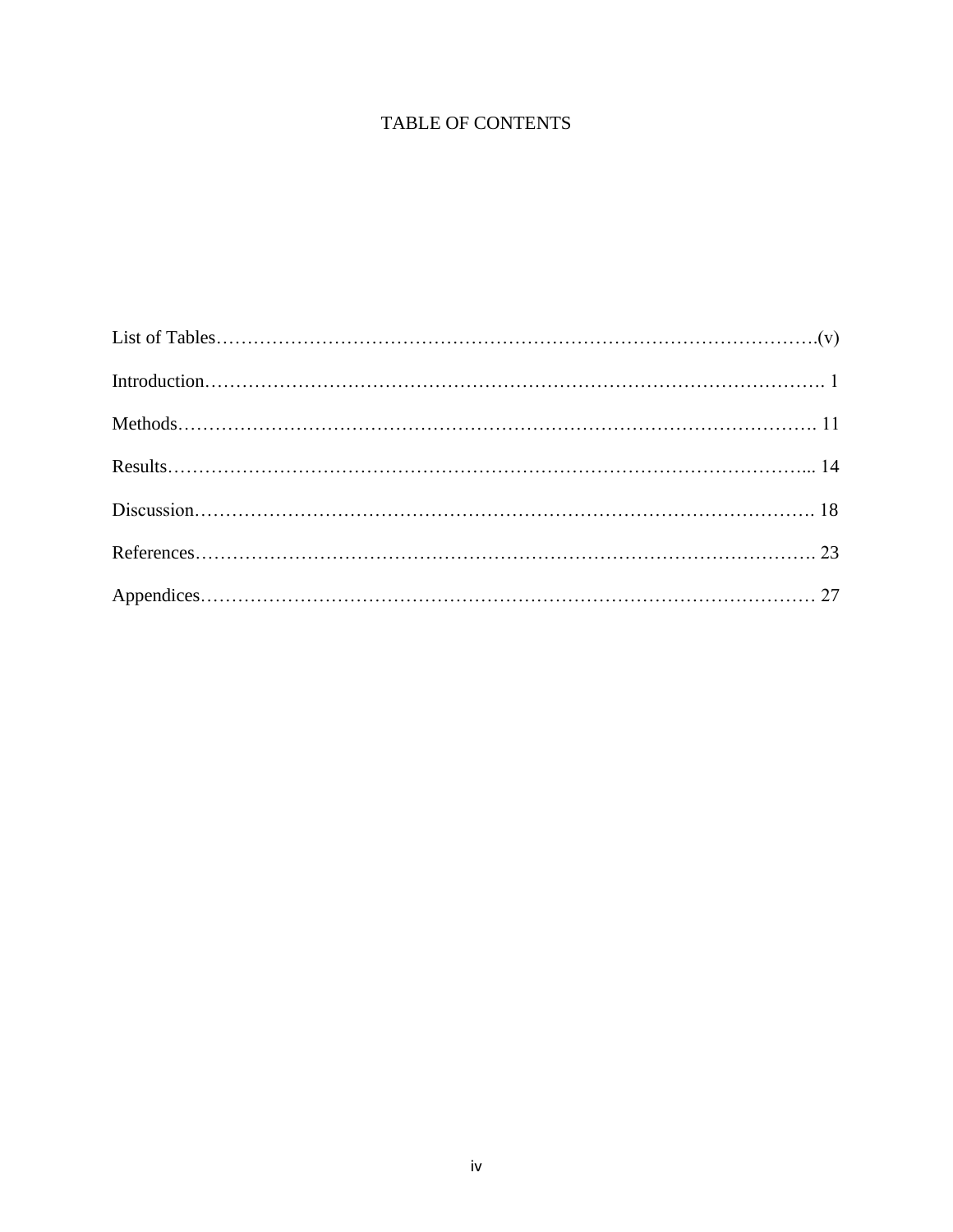## LIST OF TABLES

| Table 2: Participant Demographic Breakdown by Vignette Group (n-values) 14          |  |
|-------------------------------------------------------------------------------------|--|
| Table 3: Results from a Factor Analysis of the Reduced and Altered ATP Scale 16     |  |
| Table 4: Means, Standard Deviations, and Group Size of MANOVA Analysis for Vignette |  |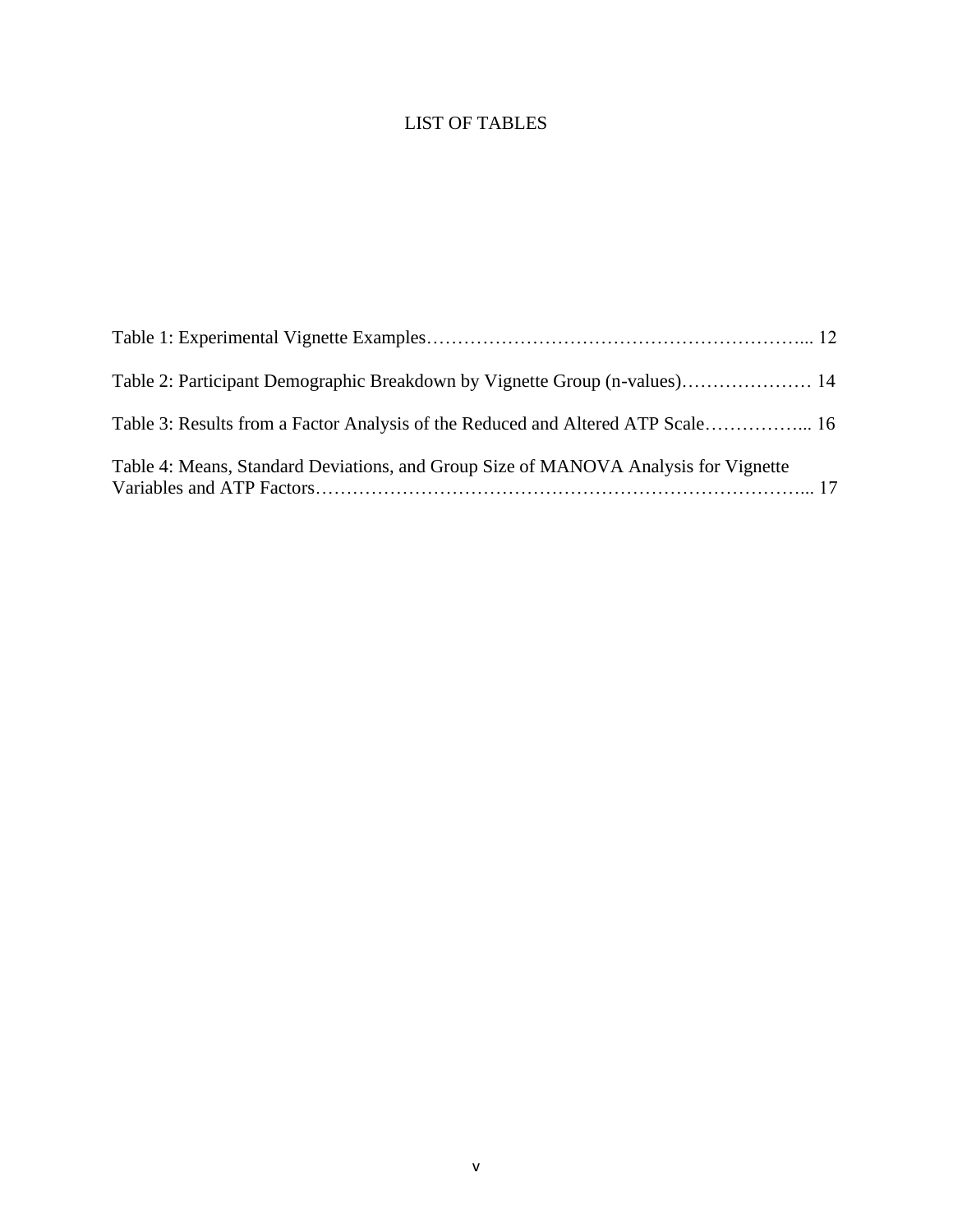#### **INTRODUCTION**

In 2018 there were 6,410,000 individuals in the U.S. justice system, accounting for incarcerated individuals and individuals in community supervision (Maruschak & Minton, 2020). Having such a high number of individuals removed from society is problematic enough, but if they fail to successfully reintegrate after serving their sentence, ex-offenders are more likely to re-offend. A 9-year longitudinal study followed the release and re-offense records of 77% of the total offenders released in the US in 2005 (Alper et al., 2018). The analysis found that 83% of the sample was rearrested in the 9-year period of the study, with 44% of them being rearrested within their first year of release. This pattern of recidivism not only contributes to a continuing cycle of crime and poverty but also causes damages to communities; damages that occur when individuals are repeatedly removed from and reintroduced to the community (Clear et al., 2001).

With so many people affected by this problem, it becomes increasingly important to understand the factors that contribute to success or failure in ex-offender reintegration. One of the leading explanations is the troubles ex-offenders have finding employment. A 2018 study found that ex-offenders have an unemployment rate greater than 27%, which is nearly 5 times higher than the unemployment rate for the general population of the US (Couloute & Kopf, 2018). This extreme rate of unemployment remained high when race and gender (other factors influencing rates of unemployment) were controlled for. According to recent data the reported rate of unemployment for the general population of the US in 2022 is 4% (US Bureau of Labor Statistics, 2022). While this 2022 report does not specifically address ex-offender unemployment levels, if the rates have remained constant since the 2018 report then they would currently have a rate nearly 7 times that of the general public. When ex-offenders are unable to find stable employment, they are more likely to return to crime, and employment is just one example of the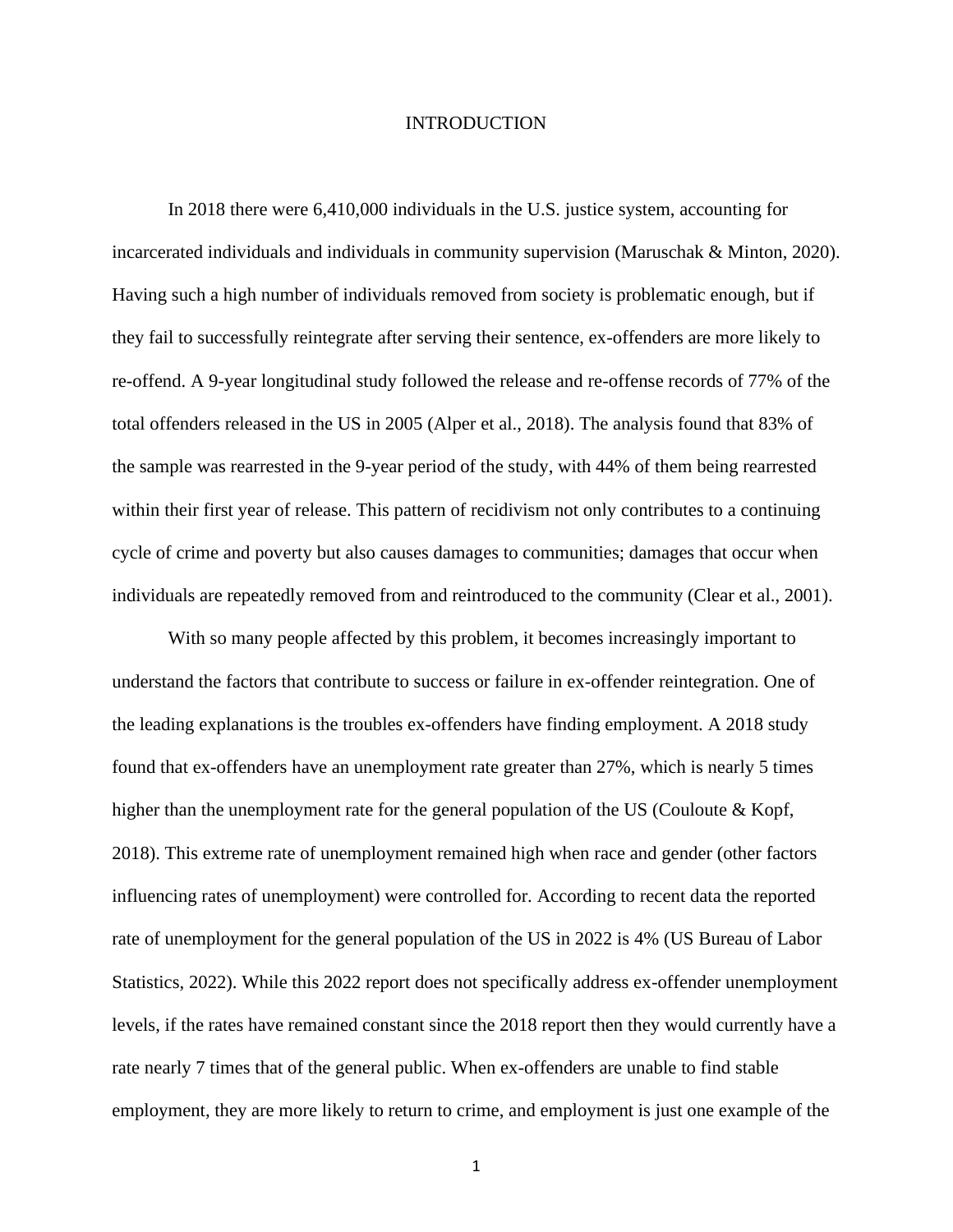problems ex-offenders face when they're released. One way this problem and others can be addressed is to understand and account for the social factors that make it difficult for exoffenders to find their place in general society. Some of these social factors are characteristics of the individuals in the communities where an ex-offender attempts to reintegrate and other factors are the characteristics of the ex-offender themselves. The present study is important because understanding these factors can inform policies and programs to help ex-offenders better reintegrate into normative society.

## **Literature Review**

#### **Observer Factors**

Attitudes towards a particular individual are informed by two things, the characteristics of the observer and the characteristics of the person being observed. To understand ex-offender reintegration, we need to understand the attitudes of the community members they interact with when they return from incarceration. The characteristics of interest for the community member or observer in the present study are race, age, political affiliation, and gender.

#### *Race*

Previous research has shown that members of minority groups tend to have more favorable attitudes towards ex-offenders. A study by Hirschfield & Piquero (2010) looked at several participant-level factors that influenced attitudes towards offenders. They conducted a phone survey of 2,282 participants across four states and accounted for 11 demographic controls. For race, they asked two questions where participants indicated whether they were Black individuals (alternative response being non-Black) or Hispanic individuals (alternative response being non-Hispanic). Results indicated that both of these minority races were predictors of softer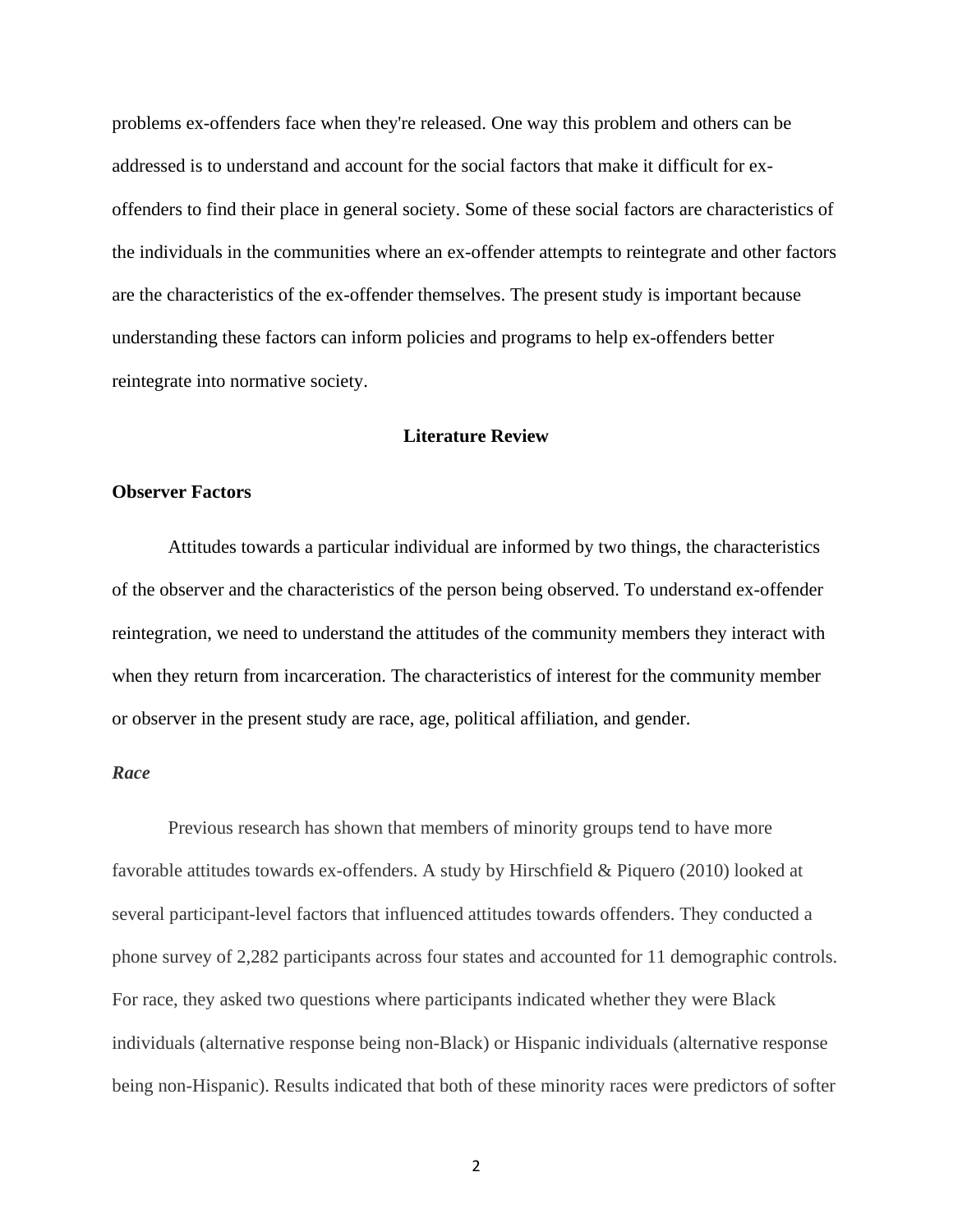attitudes towards offenders. In other words, both Black and Hispanic individuals held fewer negative attitudes towards offenders than those who self-reported not being Black or Hispanic

#### *Age*

The same study mentioned above also found that as age increases individuals become more favorable towards rehabilitation and more positive towards offenders (Hirschfield  $\&$ Piquero, 2010). They attributed this finding to longer development or experience from having lived through historical periods that placed more importance on rehabilitation. However, this demographic does not seem to be typically included, or at least is rarely discussed as a variable in the analyses, in studies on this topic. A meta-analysis on 19 studies of public attitudes towards offenders (consisting of a total of 9,355 participants) found a negligible effect size for the age of the participant as a predictor of attitudes towards offenders (Rade et al., 2016). However, only 9 of the included 19 studies included age as a variable.

#### *Political Affiliation*

Compared to race and age, political affiliation seems to be included as a demographic in more studies, however, it has drawbacks of its own. Once again, this variable was covered in the Hirschfield & Piquero (2010) study, which found that conservative identification predicted negative attitudes towards offenders while liberal views softened attitudes. Similar results were found in a subsequent study looking at community attitudes towards offenders (Leverentz, 2011). They sent paper surveys to a random sample of registered voters in the community and received 235 complete responses. Based on analysis they found that politically moderate and conservative (compared to politically liberal) individuals were harsher towards offenders and had a lower belief in redeemability. This finding was further confirmed by the aforementioned meta-analysis which found that individuals who identified as politically conservative held more negative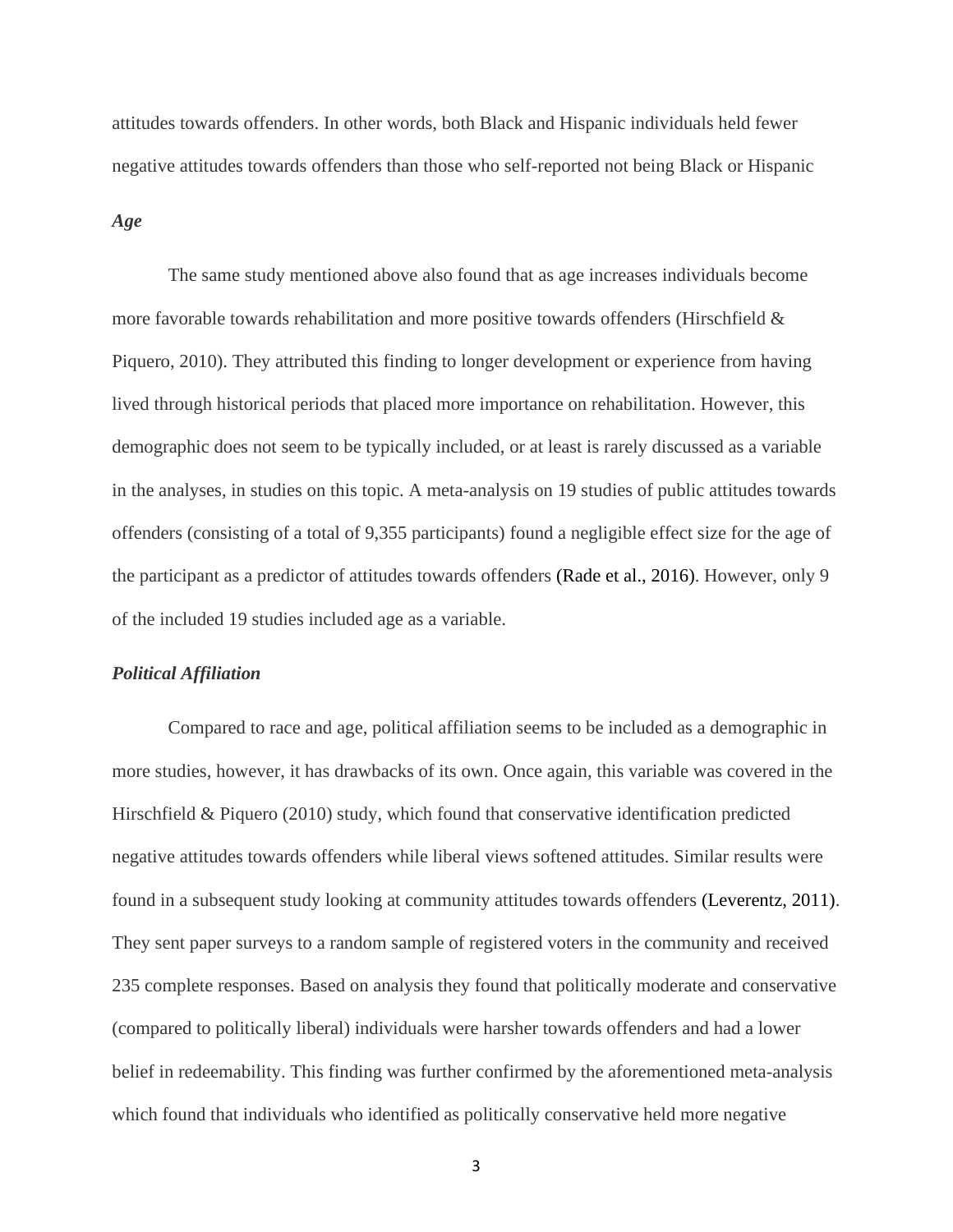attitudes compared to "non-conservative" individuals (Rade et al., 2016). The main problem with this variable is that previous research has relied on dichotomous options rather than continuums (Hirschfield & Piquero, 2010; Leverentz, 2011).

### *Gender*

The final participant-level variable being considered in the present study is gender. Similar to age, there is some disagreement in the literature over the effect of gender, with some studies finding significant results and other studies finding null results.

The Hirschfield and Piquero (2010) study also included gender as a variable, however, it was one of the studies that found null results. The researchers did not give a possible explanation as to why gender yielded null results, they only stated that it was consistent with some other findings. Another study that included gender as a participant level variable was looking at group differences in attitudes towards offenders between inmates ( $N = 298$ ), prison employees ( $N =$ 387), and college students ( $N = 183$ ) (Kjelsberg et al., 2007). While this study found some interesting offender level results, covered later in this review, the participant level variables of age and gender had null results.

Additionally, the study by Leverentz (2011) found that women were more punitive and less likely to believe in redeemability (Leverentz, 2011). While this is the only significant main effect of gender found De Soto and colleagues (2021) found that gender had an effect that was dependent on the type of crime committed by a hypothetical offender. Specifically, they found that American men were more punitive towards the crimes of robbery and burglary, which contradicts the previous finding. Additional research confuses things further, with findings in a meta-analysis concluding that gender differences tend to revolve around sex offenses (Rade et al., 2016). Specifically, women tend to view them more harshly.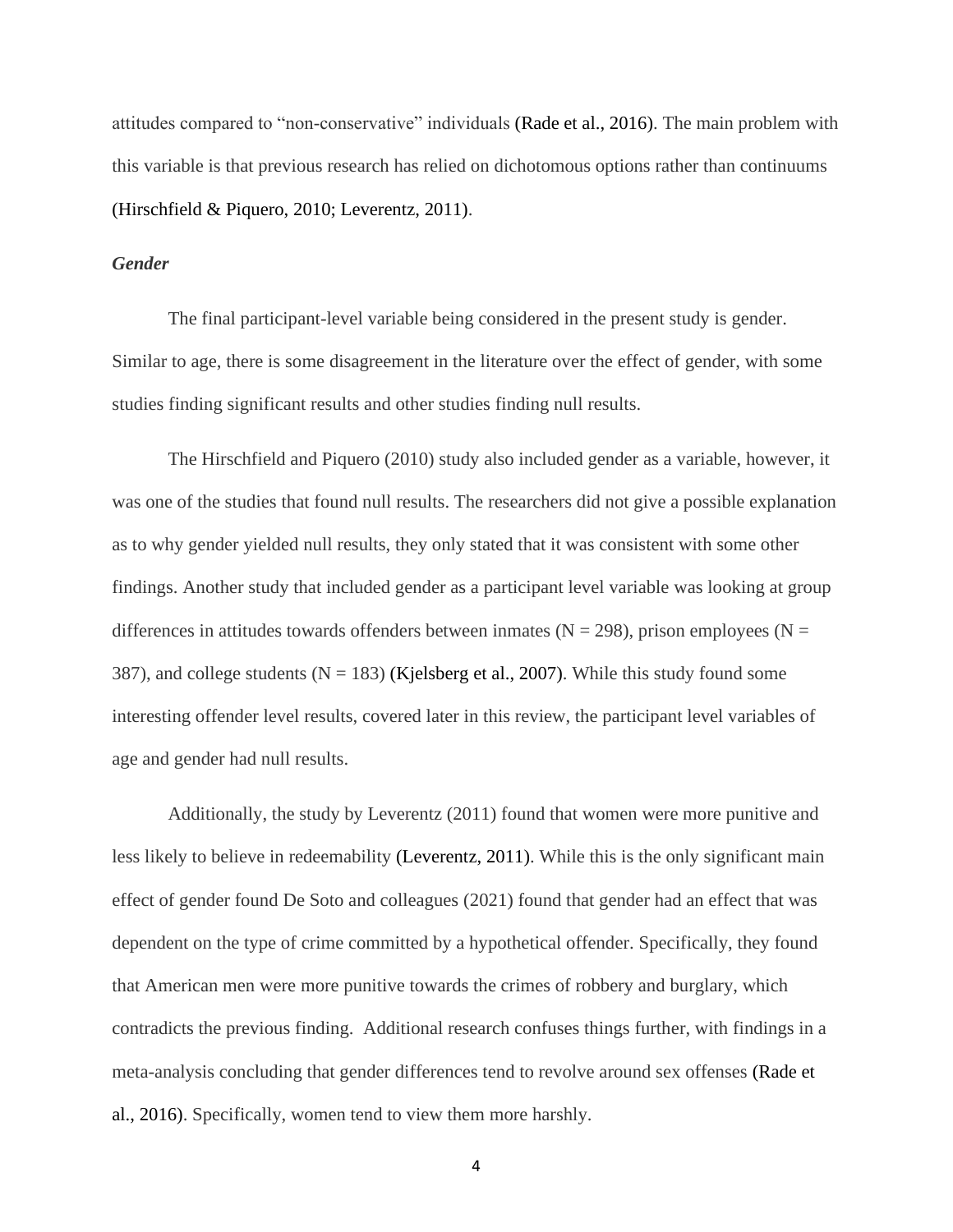While there seem to be some inconsistent findings regarding the participant level variables, it is enough to consider them in the present research. Since these variables have been shown to have a potential effect they need to be accounted for. They will not be factored into the analysis, but demographics of the conditions will be checked to confirm that any variation caused by the participant level variables will be evenly distributed through random assignment to condition.

#### **Ex-Offender Factors**

The other factors of interest are characteristics of the ex-offender, which are observable and subsequently judged by the participant. Two of the ex-offender variables in the present study have been included in previous research and one is novel. The pre-existing variables are the race and gender of the ex-offender. The novel variable is whether or not the ex-offender has taken responsibility for the crime committed.

#### *Race*

Previous research has shown that Black individuals with a criminal record are treated far less favorably than White counterparts (Pager, 2003). The study that found these results was an audit study that looked at the effects of race and a criminal record on job callbacks. The study consisted of race-matched pairs of "applicants" that either reported or didn't report a criminal record on their applications. The pair of White applications were sent to 150 employers and the pair of Black applications were sent to 200. The extra tests for the Black applicants were accounting for an observed deficit of callbacks. Since the Black applicants received fewer callbacks, they needed to increase the sample size so that it would be large enough for analysis. Results showed significant main effects of race and criminal record. Black applicants without a criminal record received 14% callbacks compared to the White applicants without a criminal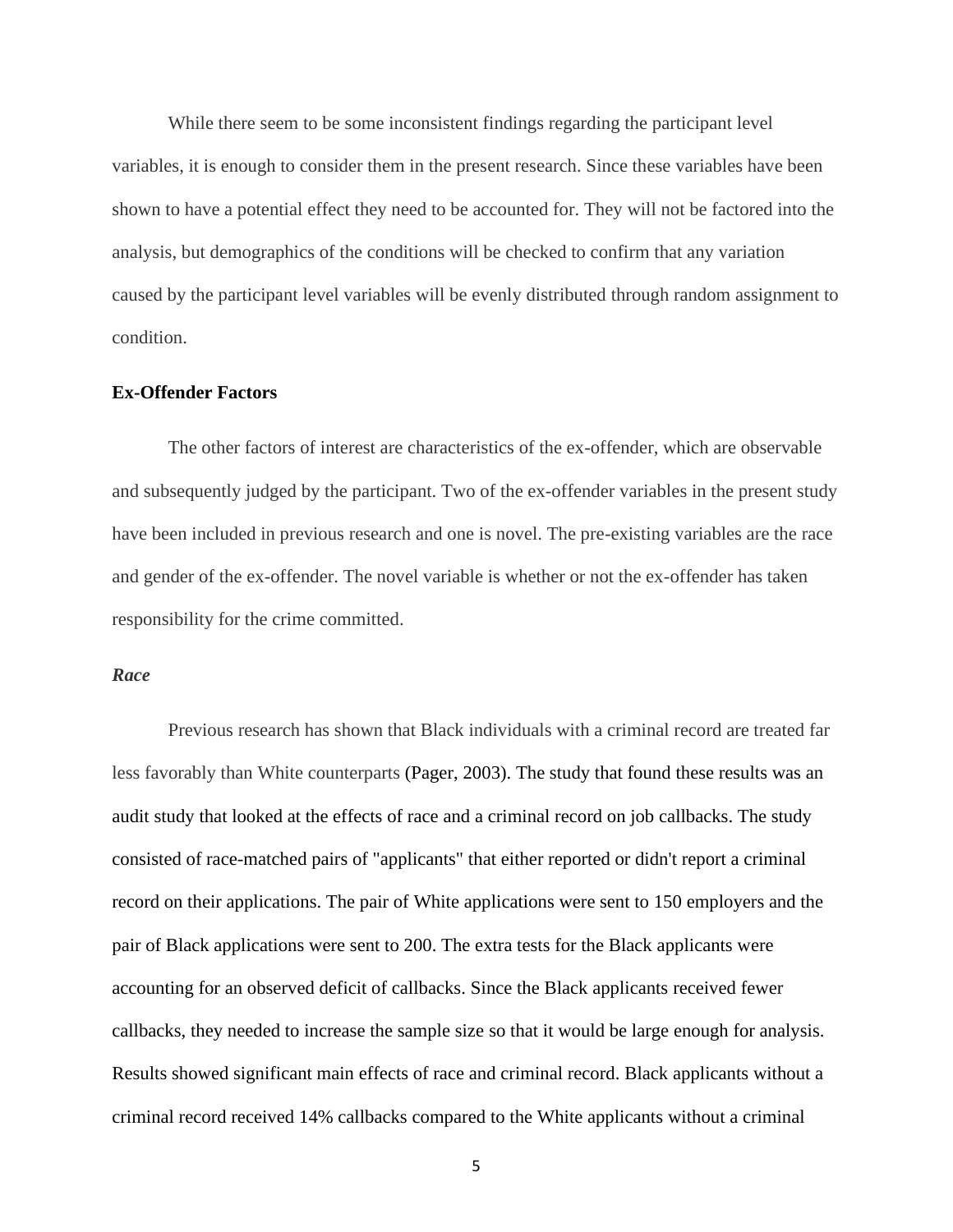record who received 34% callbacks. Additionally, the ratio of callbacks between the nonoffending and offending Black applicants was nearly 3:1 respectively. The authors also noted that Black applicants without a criminal record received fewer callbacks than White applicants with a criminal record (14% and 17% respectively), but the interaction effect wasn't statistically significant.

#### *Gender*

Additionally, observers tend to have more favorable attitudes towards female offenders. One study found that employees in female prisons had more positive attitudes towards offenders, but the authors stated that this finding could have been due to other factors such as the size difference between the male and female prisons included in the analysis (Kjelsberg et al., 2007). It is also possible that individuals who choose to work in female prisons are different as a whole than people who choose to work in male prisons, but more research would be needed to draw any conclusions on this. Even though female offenders seem to be subject to more favorable attitudes, Couloute and Kopf (2018) found that women with criminal records have higher unemployment than their male counterparts. This finding is not necessarily contradictory to the previous finding, since this study also found that females without a criminal record have higher rates of unemployment. Additional experimental research would be needed to draw any conclusions about attitudes towards female offenders.

#### *Responsibility*

The new factor included in the present study is "responsibility taken." This means that the ex-offender has apologized to the victim or their family, or admitted that what they did was wrong. In other words, the ex-offender seems to show some level of remorse over their crime. On the other hand, the "no responsibility" condition is an ex-offender who serves their sentence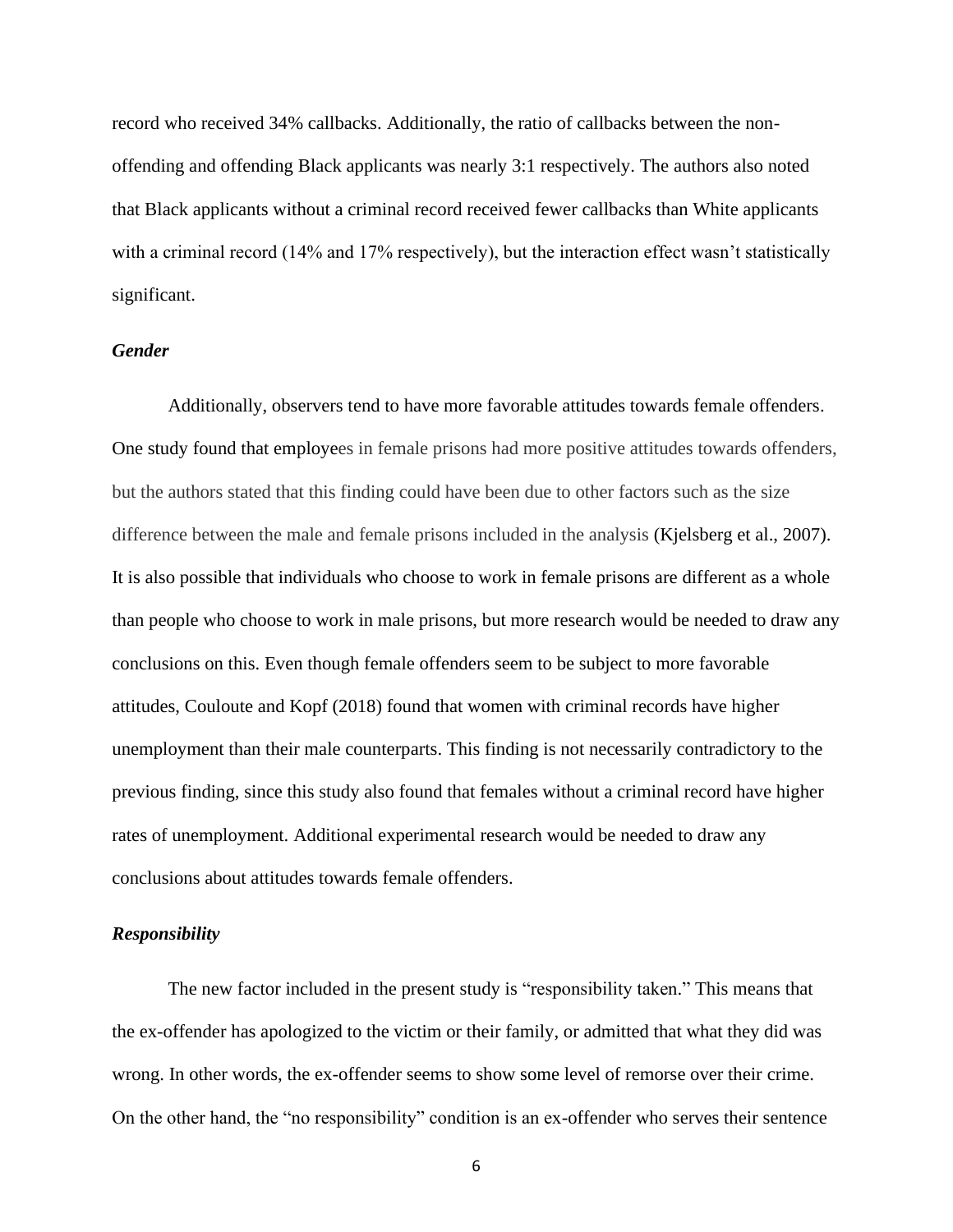without making a statement on their actions. This is an ex-offender level factor that has been informed by various factors of previous research but has not previously been presented in the way it will be here.

#### **Desistance Signals**

The first factor that informs our "responsibility taken" variable is referred to as "desistance signaling," which is a fairly new term in criminology (Bushway & Apel, 2012) that stems from economic signaling theory (Spence, 1973). The economic theory proposes that prospective employees signal their value through observable characteristics (such as educational degrees), but this theory has been adopted into the context of criminology and is referred to as desistance signaling. A desistance signal has been defined as an external characteristic of an exoffender that suggests to an observer they will successfully desist from crime (DeWitt, 2018; Reich, 2017). In the study by Reich (2017) the term referred to the completion of job training and its effect on an employer's willingness to hire. However, in the present study, the terminology is being applied to a more general context. Instead of limiting the focus to employment, the variable of responsibility will inform people's evaluative social judgments more broadly. Specifically, we expect that this will suggest to a general observer that the ex-offender will successfully desist from criminal activity and will in turn lead to more favorable attitudes.

#### **Impression Formation and Explicit Bias**

The "responsibility taken" variable is also informed by the concept of "individuating information" from research on impression formation. When observers make judgments about others they are interpreting a combination of broad and specific characteristics, or stereotypes and individuating information (Bodenhausen, 2005). Both of these factors are important to the present study. As mentioned above, the gender and race of an offender are known to have an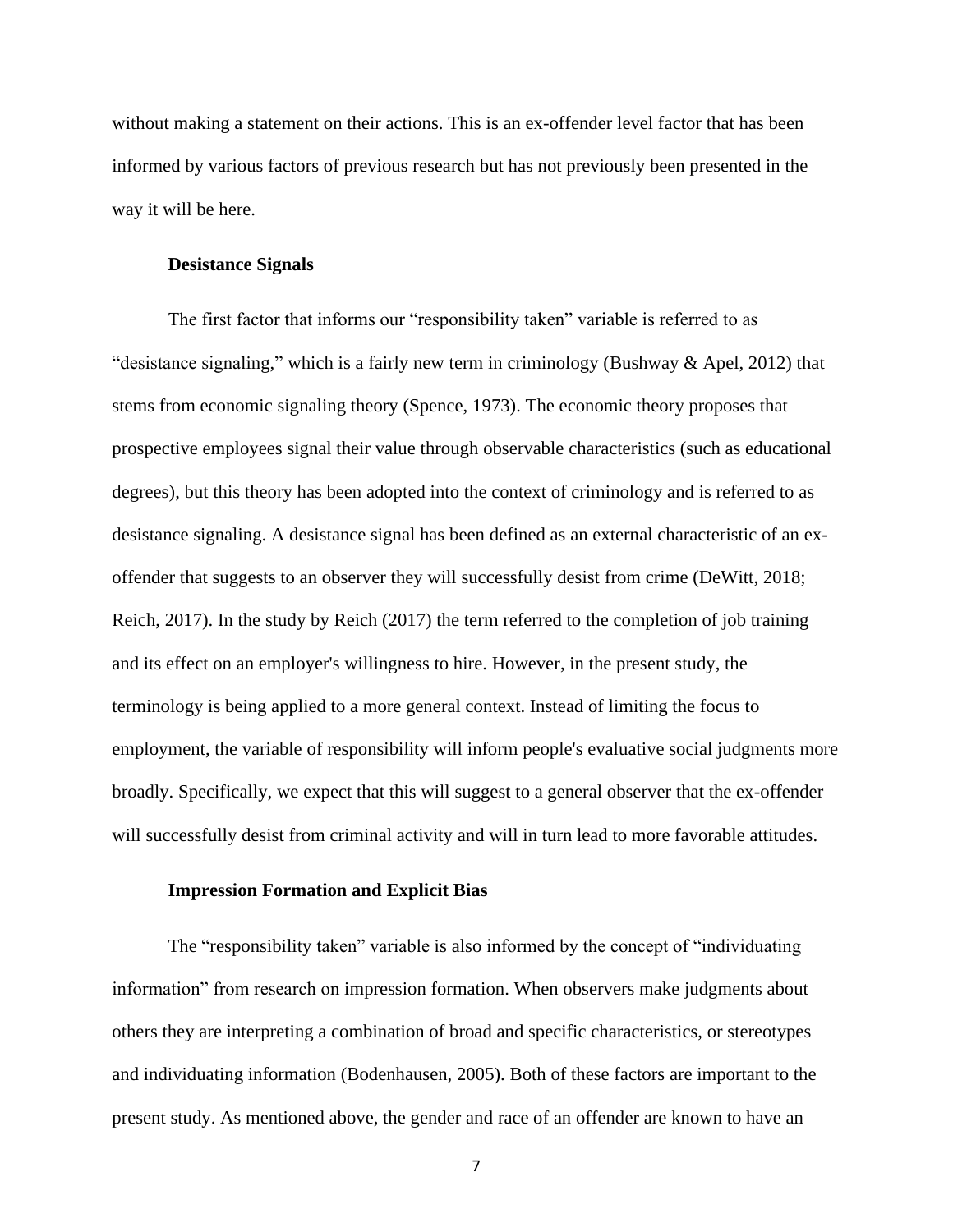impact on people's attitudes towards them. These variables fall into the category of stereotyping or judging someone on an external characteristic that labels them as a member of a certain group. The third variable, the offender's responsibility taken, falls under individuating information which distinguishes someone as an individual with unique characteristics rather than judging them based on a general category. Individuating information can reduce the effect of stereotyping (Bodenhausen, 2005).

#### **Belief in Redeemability**

The final factor that informs our "responsibility taken" variable is "belief in redeemability" which is frequently seen in the existing literature. However, in previous research, this has been a participant-level variable. The most used scale for measuring belief in redeemability was developed by Maruna & King (2009) and consists of four Likert scale items that gauge a participant's belief in whether offenders can change their ways and move on from a life of crime. The higher the total score, the more the participant believes an offender can change. This same scale was used by Reich (2017) in a study that looked at employers' attitudes towards applicants with a criminal record who differed by race (white or aboriginal Australians). This study found that employers with a higher belief in redeemability were more likely to hire an applicant with a criminal record. The most important source of belief in redeemability for the present research is the study conducted by Leverentz (2011) which looked at attitudes towards ex-offenders in a community context. This study used the same four items from Maruna & King (2009) but they also added two more items of their own, the most notable of which is "society should look favorably on prisoners who sincerely apologize." While this item was not analyzed individually in the original study, it is what most closely resembles the "responsibility taken" variable of the present research.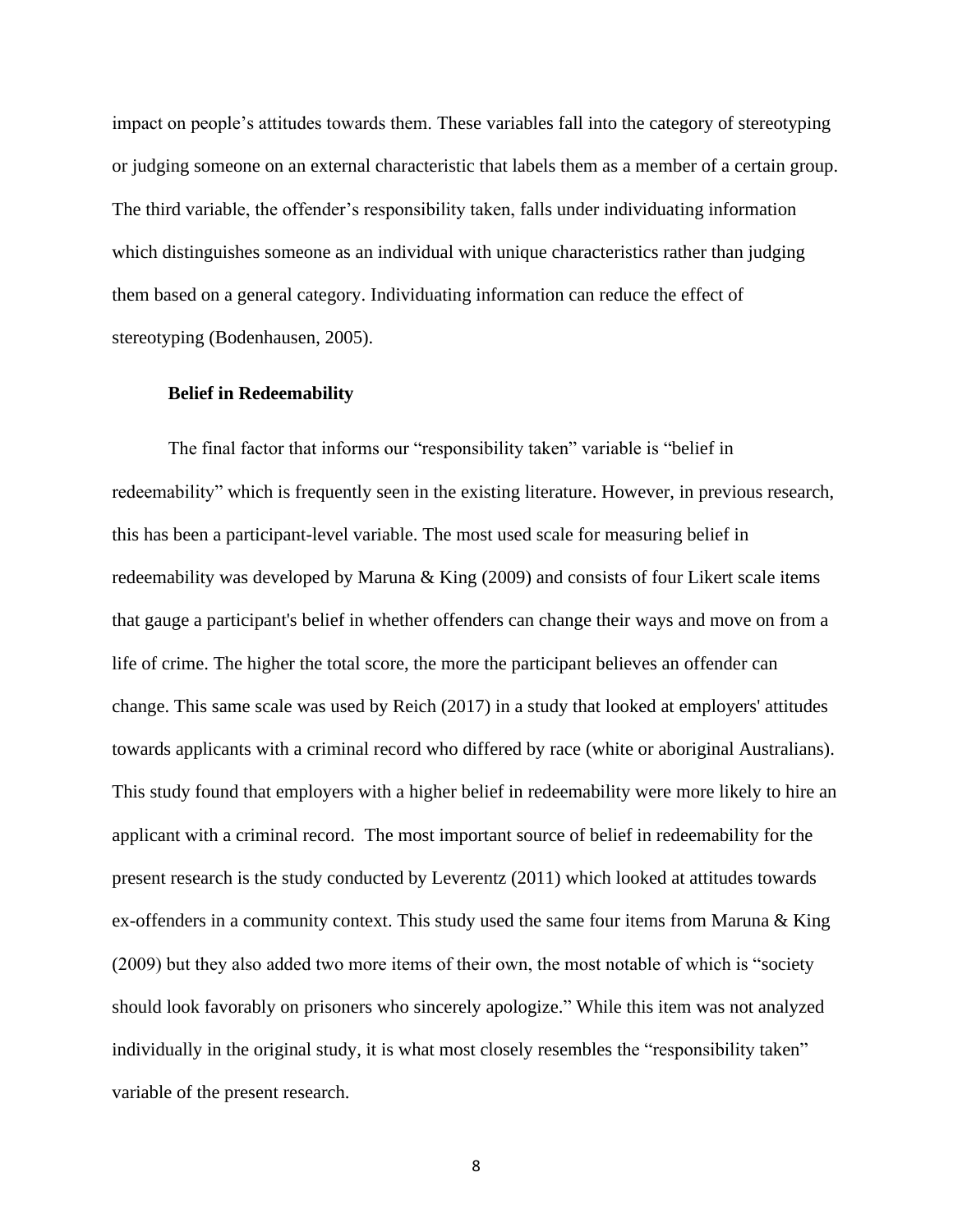Belief in redeemability has been shown to negatively correlate with strong attitudes towards punitiveness (Leverentz, 2011; Maruna & King, 2009) and positively correlate with an employer's willingness to hire someone with a criminal record (Reich, 2017). Additionally, Reich (2017) proposed that this relationship between belief in redeemability and willingness to hire is mediated by the presence of desistance signals.

Accordingly, the current research has taken the concept of a participant's belief in an exoffenders redeemability and turned it into an expressible and observable characteristic of the exoffender. The expectation is that this characteristic will be viewed by the participant, interpreted as the ex-offender wanting to desist from crime, which suggests the offender has greater redeemability and ultimately will result in more favorable attitude judgments about the exoffender.

#### **The Present Study**

While much of the previous research on attitudes towards ex-offenders has consisted of correlational data gathered through questionnaires (De Soto et al., 2021; Hirschfield & Piquero, 2010; Kjelsberg et al., 2007; Leverentz, 2011; Maruna & King, 2009; Melvin et al., 1985) there is precedent for using an experimental vignette to control for said variables (De Soto et al., 2021; Jonnson & Viljoen, 2021; Reich, 2017). The present study will use this vignette design, which will allow us to draw causal conclusions through the use of manipulated variables and random assignment to condition.

Given the findings of previous research and the variables in the present study, we expect to see the following: 1) participants who are presented with the "responsibility taken" condition will have a more positive attitude towards the ex-offender compared to the condition where no responsibility was taken, 2) participants who are presented with the female ex-offender condition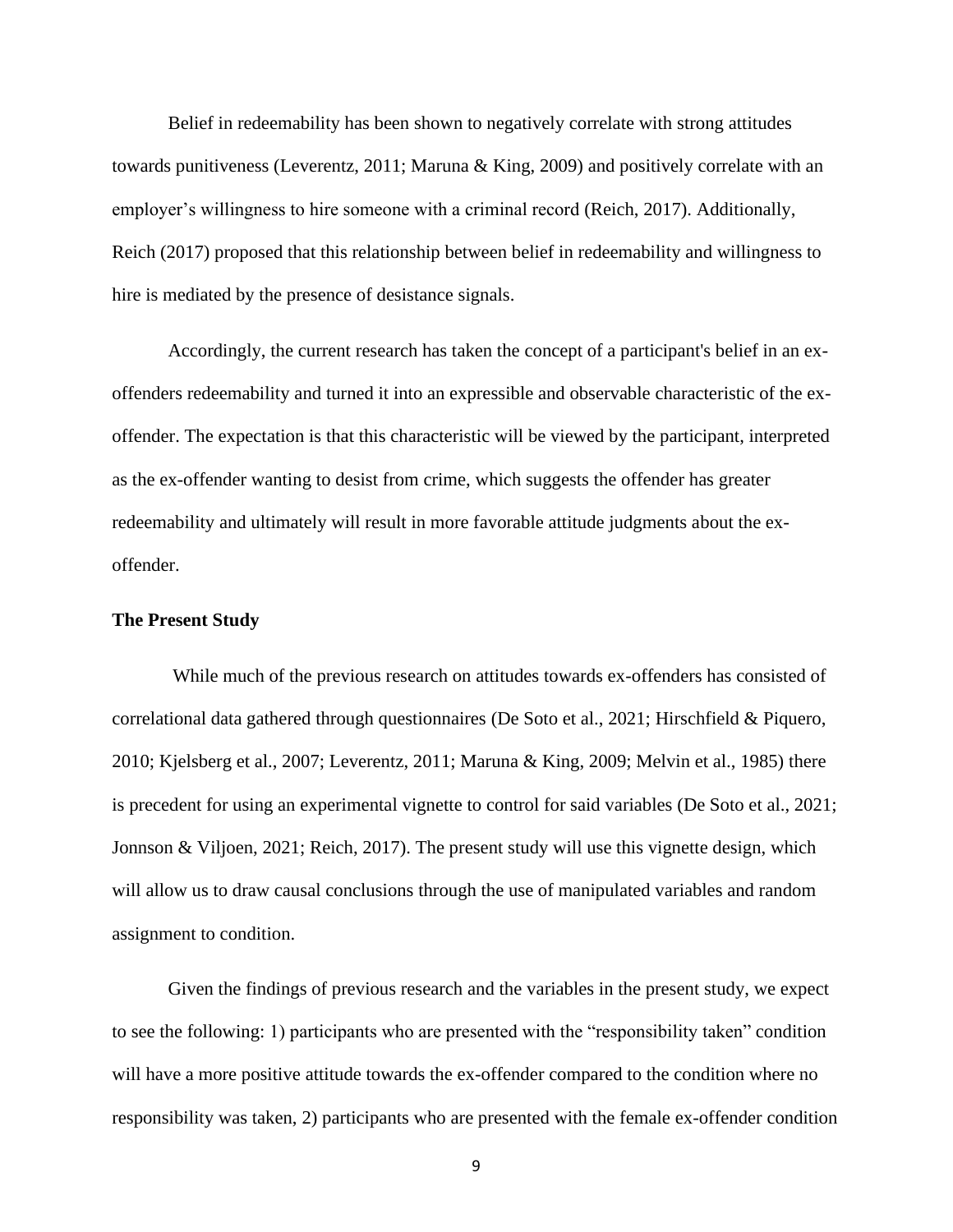will have a more positive attitude compared to the male ex-offender condition, 3) participants who are presented with the White ex-offender condition will have a more positive attitude compared to the Black ex-offender condition, 4) the effect of gender and race (stereotyping) will be dependent on the presence of responsibility (individuating information), and 5) race and gender effects on attitudes towards ex-offenders will not be completely attributable to the explicit race and gender bias, suggesting the influence of implicit bias. In other words, it is hypothesized that there will be a significant main effect for each of the three manipulated independent variables. It is also hypothesized that the race by responsibility interaction and the gender by responsibility interaction will both be significant. Finally, it is hypothesized that exoffender race and gender will be significant predictors of participants' attitudes after controlling for explicit race and gender bias.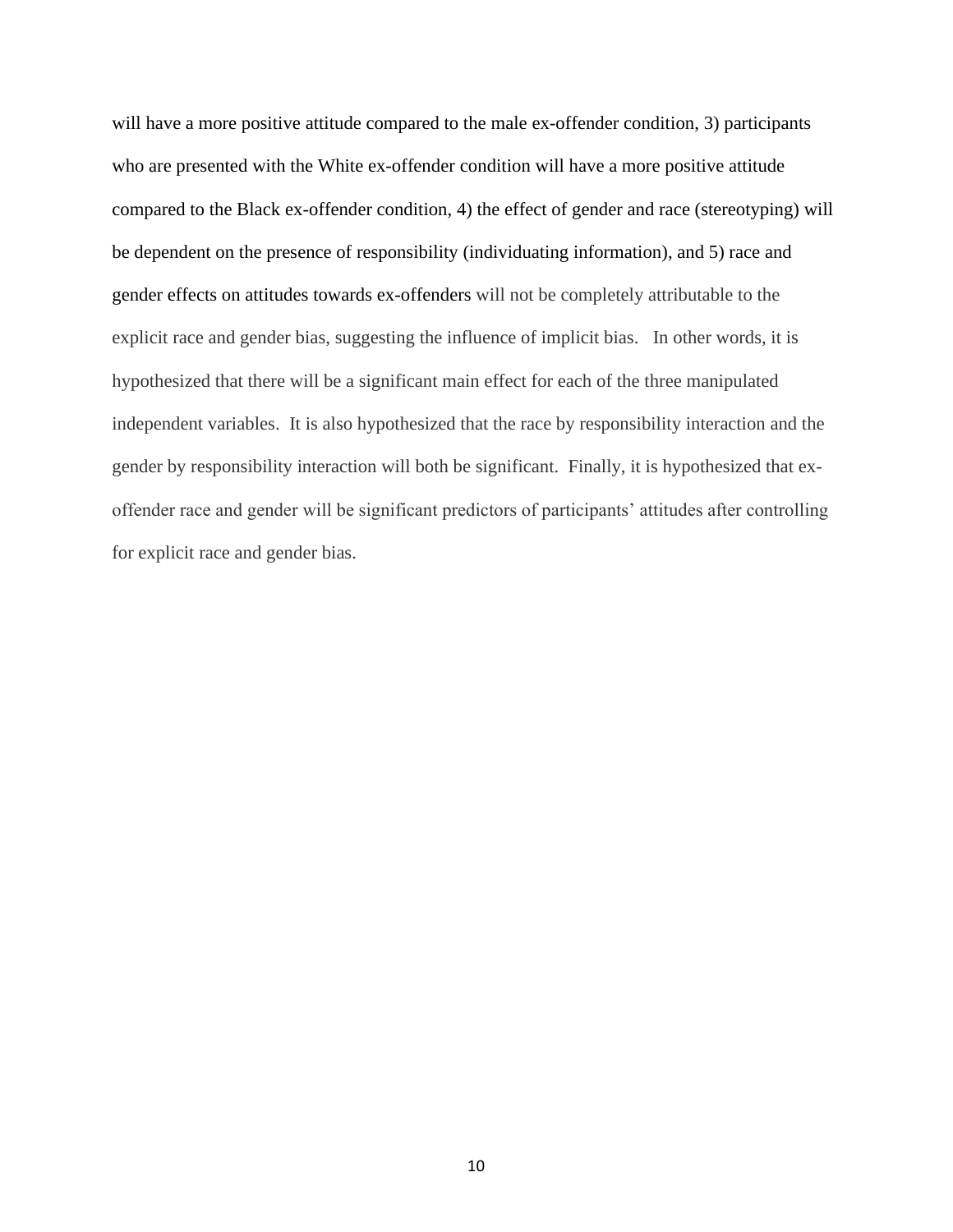#### **METHODS**

### **Participants**

Participants ( $N = 220$ ) were recruited through Qualtrics survey distribution. Quota restrictions were placed on the sample to create a diverse sample of ages, races, and genders, which would be representative of the US population. The survey was distributed to participants via email. Monetary compensation (\$6) was provided upon completion of the survey. The survey was distributed between June 4th and June 22nd of 2021, with 64% of the resposnses recorded June 14th and 15th.

## **Measures**

Manipulated variables were delivered and participant responses were collected through an electronic questionnaire. The questionnaire contained experimental vignettes, a dependent variable which measured attitudes about the ex-offender, and two covariate measures of racism and sexism. Finally, demographic questions of gender, race, and political affiliation were assessed to examine if random assignment to vignette groups led to relatively equal distribution across experimental conditions.

#### *Vignettes*

There were eight possible experimental vignettes (See Appendix A). Each vignette contained a basic description of an offender who varies by gender (male or female), race (White or Black), and responsibility taken (admitted responsibility or not) (see Table 1 for an example of the manipulations). All other details about the offender were consistent across vignettes. The age of the ex-offender was selected arbitrarily. Burglary was selected as the crime committed to avoid any possible effect of attitudes towards violent crime.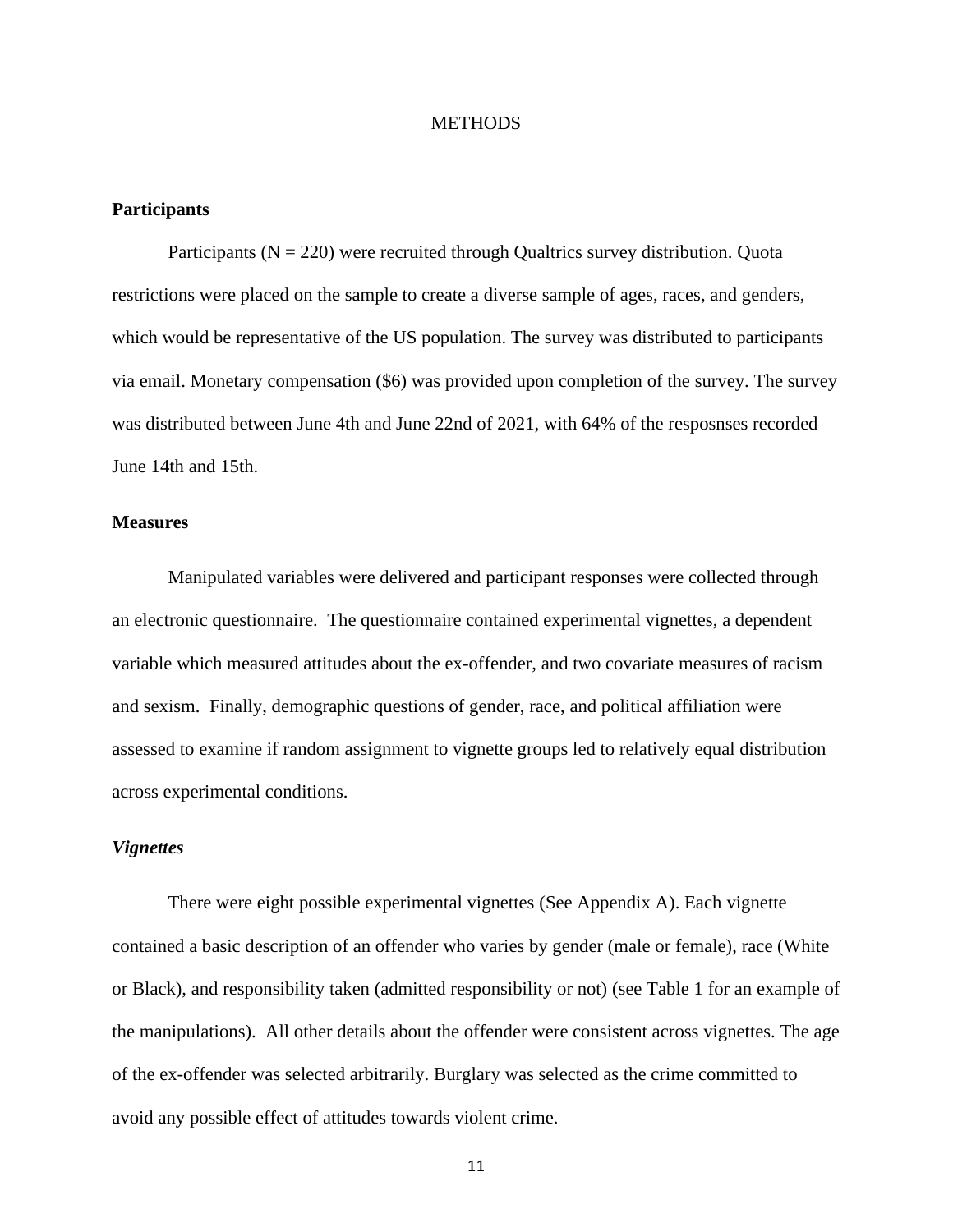#### **Table 1**

*Experimental Vignette Examples*

| Vignette label                               | Vignette text                                                                                                                                                                                                                                                                                                                 |
|----------------------------------------------|-------------------------------------------------------------------------------------------------------------------------------------------------------------------------------------------------------------------------------------------------------------------------------------------------------------------------------|
| Vignette 1: Male, White, Responsibility      | John is a 35-year-old White male. He was<br>arrested and convicted for second-degree<br>burglary, and was sentenced to 10 years in<br>prison. After serving 8 years he was released on<br>parole. The parole board had determined that<br>John knew what he did was wrong and that he<br>was genuinely sorry for his actions. |
| Vignette 8: Female, Black, No Responsibility | Jane is a 35-year-old Black female. She was<br>arrested and convicted for second-degree<br>burglary, and was sentenced to 10 years in<br>prison. After serving 8 years she was released on<br>parole. The parole board had determined that<br>Jane's good behavior during her sentence<br>warranted early release             |

*Note*. The other vignettes are as follows. V2: Male, Black, Responsibility; V3: Female, White, Responsibility; V4: Female, Black, Responsibility; V5: Male, White, No Responsibility; V6: Male, Black, No Responsibility; V7: Female, White, No Responsibility

## *Altered ATP*

The first scale presented was the attitudes measure, which was based on the Attitudes Toward Prisoners scale (ATP, Melvin, et al., 1985). The original ATP is a 36 item, Likert scale format questionnaire designed to gauge general attitudes towards prisoners. For the present study, the scale was reduced to 12 items which were selected based on compatibility of context and factor loading values determined by Kjelsberg et al. (2007). The items used were also reworded to fit the context of the vignette. For example, an original item is "Prisoners never change" (Melvin et al., 1985) and for the present research it was changed to "This ex-offender will never change" (See Appendix A for the full altered scale).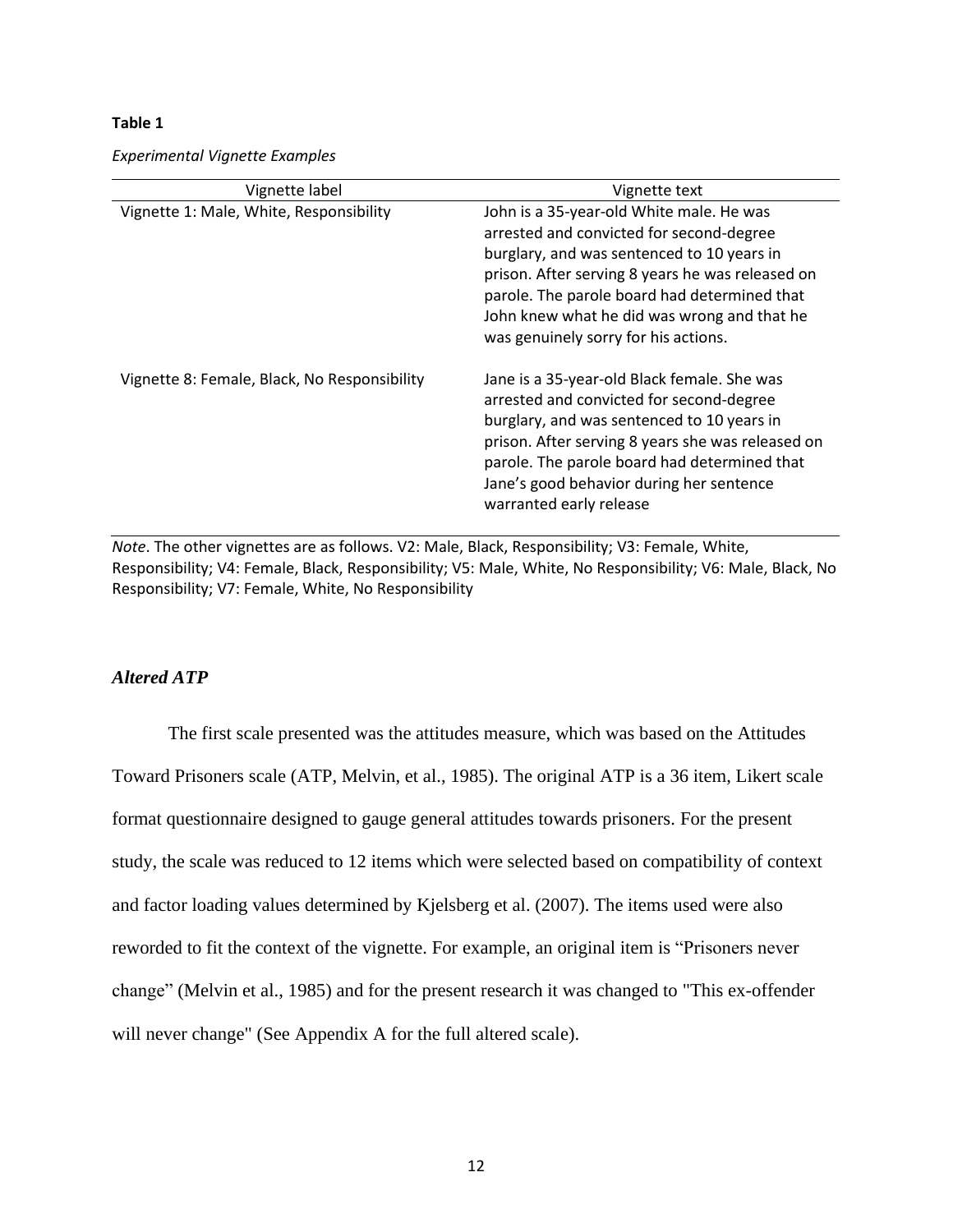#### *Symbolic Racism Scale*

The next measure presented was the first of two explicit bias measures, the Symbolic Racism scale (Henry & Sears, 2002). This scale consists of 8 Likert scale items that are worded to measure general cultural attitudes towards Black individuals in the United States rather than personal feelings. An example item is "How much of the racial tension that exists in the United States today do you think blacks are responsible for creating?" (Henry & Sears, 2002).

#### *Modern Sexism Scale*

The second explicit bias measure is the Modern Sexism Scale (Swim et al., 1995). This scale also consisted of 8 Likert scale items that gauge attitudes towards women. More specifically the items were worded to measure perceptions of continuing discrimination and empathy towards women's groups. For example, one item states "It is easy to understand why women's groups are still concerned about societal limitations of women's opportunities." (Swim et al., 1995). These explicit bias measures were included as exploratory analyses, working under the assumption that differences in attitudes towards the offender will not be wholly explained by explicit bias. If true, this will suggest the influence of implicit bias and will provide directions for future research.

### **Procedure**

All participants were recruited through Qualtrics survey distribution. Once recruited they were provided with a link to access the questionnaire. The order of the elements on the questionnaire were as follows: informed consent, randomly assigned vignette, the altered ATP, the Symbolic Racism Scale, the Modern Sexism Scale, and demographics. All participants receive these elements in the same order. The survey took an average of 5.57 minutes to complete with a range of 0.77 – 77.42 minutes.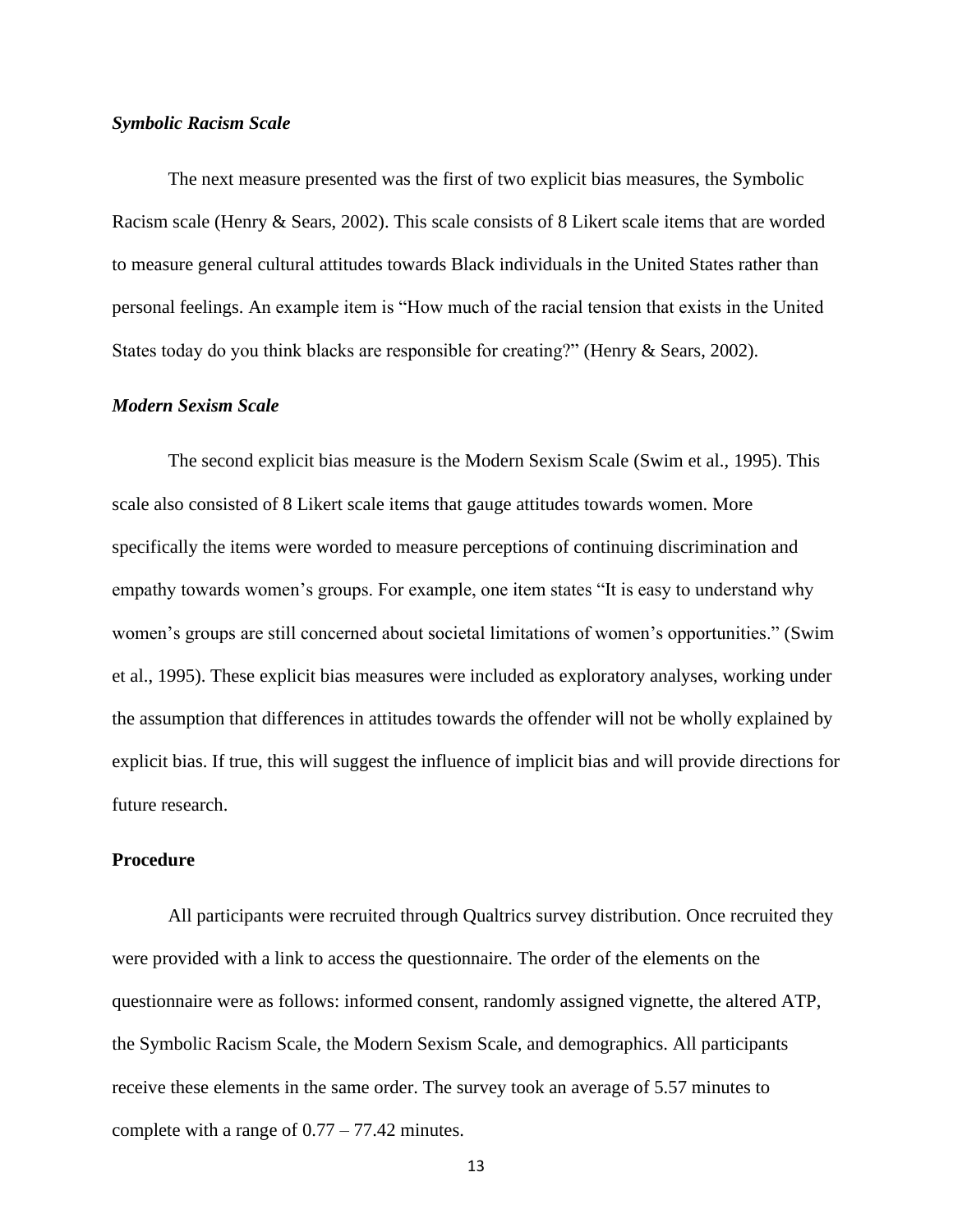#### RESULTS

The first step in the analysis was to confirm that random assignment properly distributed the demographic variables between conditions. Given the known effect of these variables, this step was included to ensure that random assignment evenly distributed the variables across conditions. Assuming the distribution is even, any effects that would be caused by these variables should be negated. The results of this analysis are shown in Table 2.

#### **Table 2**

| Demographic                  |       | <b>Vignette Race</b> | Vignette Gender |        | Vignette |                | Total |
|------------------------------|-------|----------------------|-----------------|--------|----------|----------------|-------|
|                              |       |                      |                 |        |          | Responsibility |       |
|                              | White | <b>Black</b>         | Male            | Female | R        | NR.            |       |
| Gender                       |       |                      |                 |        |          |                |       |
| Male                         | 34    | 40                   | 44              | 30     | 40       | 34             | 74    |
| Female                       | 76    | 68                   | 60              | 84     | 77       | 67             | 144   |
| Race                         |       |                      |                 |        |          |                |       |
| White                        | 73    | 72                   | 71              | 74     | 82       | 63             | 145   |
| <b>Black</b>                 | 15    | 12                   | 11              | 16     | 15       | 12             | 27    |
| Hispanic                     | 11    | 14                   | 14              | 11     | 10       | 15             | 25    |
| Asian                        | 9     | 6                    | 6               | 9      | 8        | $\overline{7}$ | 15    |
| Other                        | 2     | 5                    | $\overline{2}$  | 5      | 3        | 4              | 7     |
| <b>Political Affiliation</b> |       |                      |                 |        |          |                |       |
| Conservative                 | 43    | 50                   | 42              | 51     | 53       | 40             | 93    |
| Liberal                      | 43    | 44                   | 41              | 46     | 42       | 45             | 87    |
| Other                        | 23    | 15                   | 21              | 17     | 22       | 16             | 38    |

*Participant Demographic Breakdown by Vignette Group (n-values)*

*Note.* For vignette responsibility R = Responsibility and NR = No Responsibility. Each vignette contained one level of each independent variable. Totals reflect the breakdown of the entire sample. Total sample age (M = 47.2; SD = 18.89; Range 18-64)

The distribution was even enough to continue with the analysis.

The original plan for the primary analysis was to conduct a three-way ANOVA with the race, gender, and responsibility of the vignettes as the independent variables and the overall ATP scores as the dependent variable. However, exploratory factor analysis of the reduced ATP scale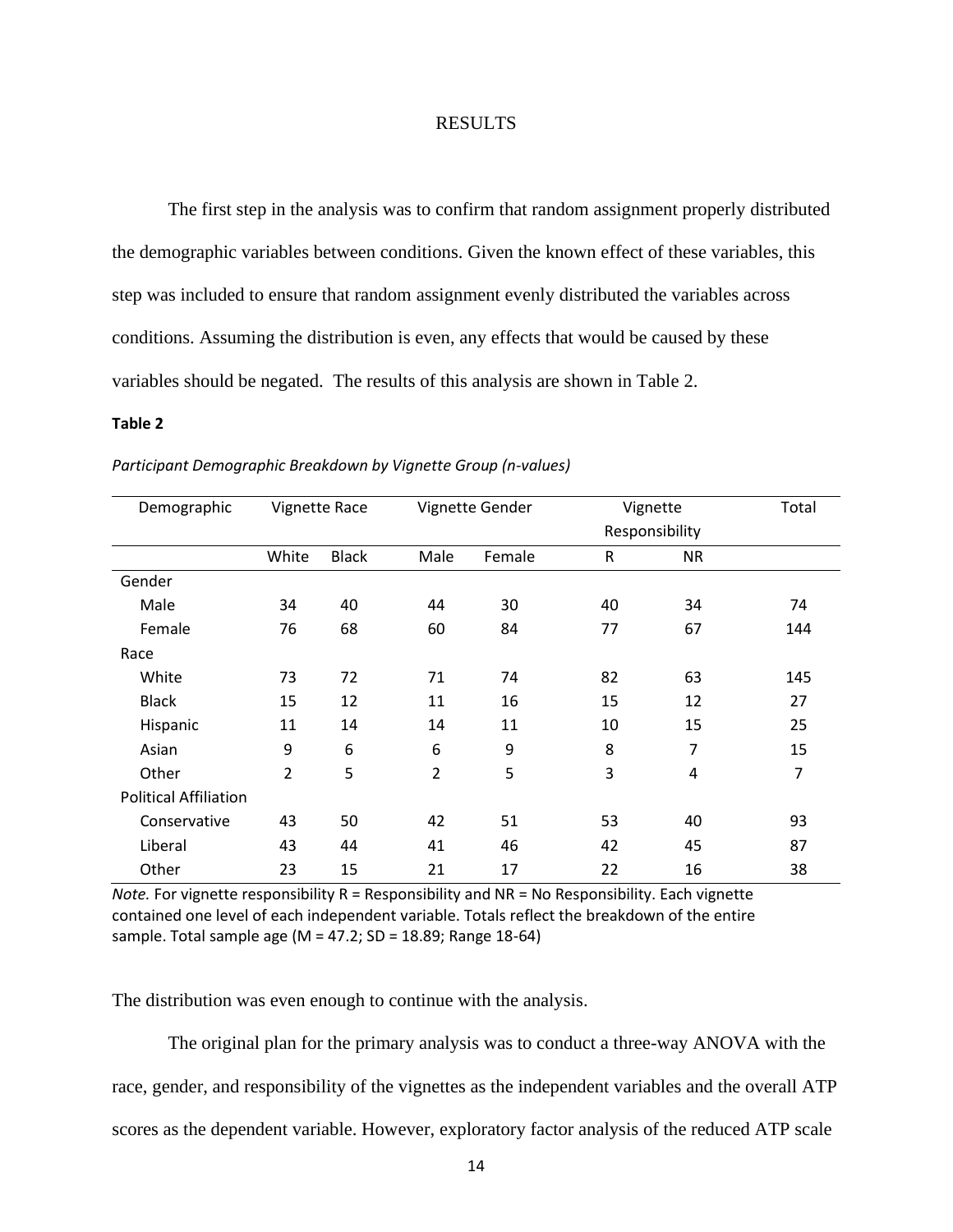yielded three factors (see factor loadings in Table 3). The first factor has been labeled "irredeemable" since it covers items that propose that the ex-offender cannot be reformed for various reasons. The second factor covers items discussing the possibility of rehabilitation. Finally, the third factor seems to cover general trustworthiness. However, it should be noted that the third factor only contains two items.

Given this factor structure a three-way MANOVA was conducted instead of the originally planned three-way ANOVA, using the three vignette variables as the independent variables and the three ATP factors as the dependent variables. The means and standard deviations for the MANOVA are reported in Table 4. The results of the MANOVA yielded one significant interaction which was the three-way interaction between race, gender, and responsibility when using ATP factor 3 as the dependent variable  $F(1, 212) = 4.51$ ,  $p = .035$ . In this interaction, the most positive ratings were towards the Black male vignette but only when no responsibility was taken. All other main effects and interaction effects were insignificant (*p<sup>s</sup>* > .168).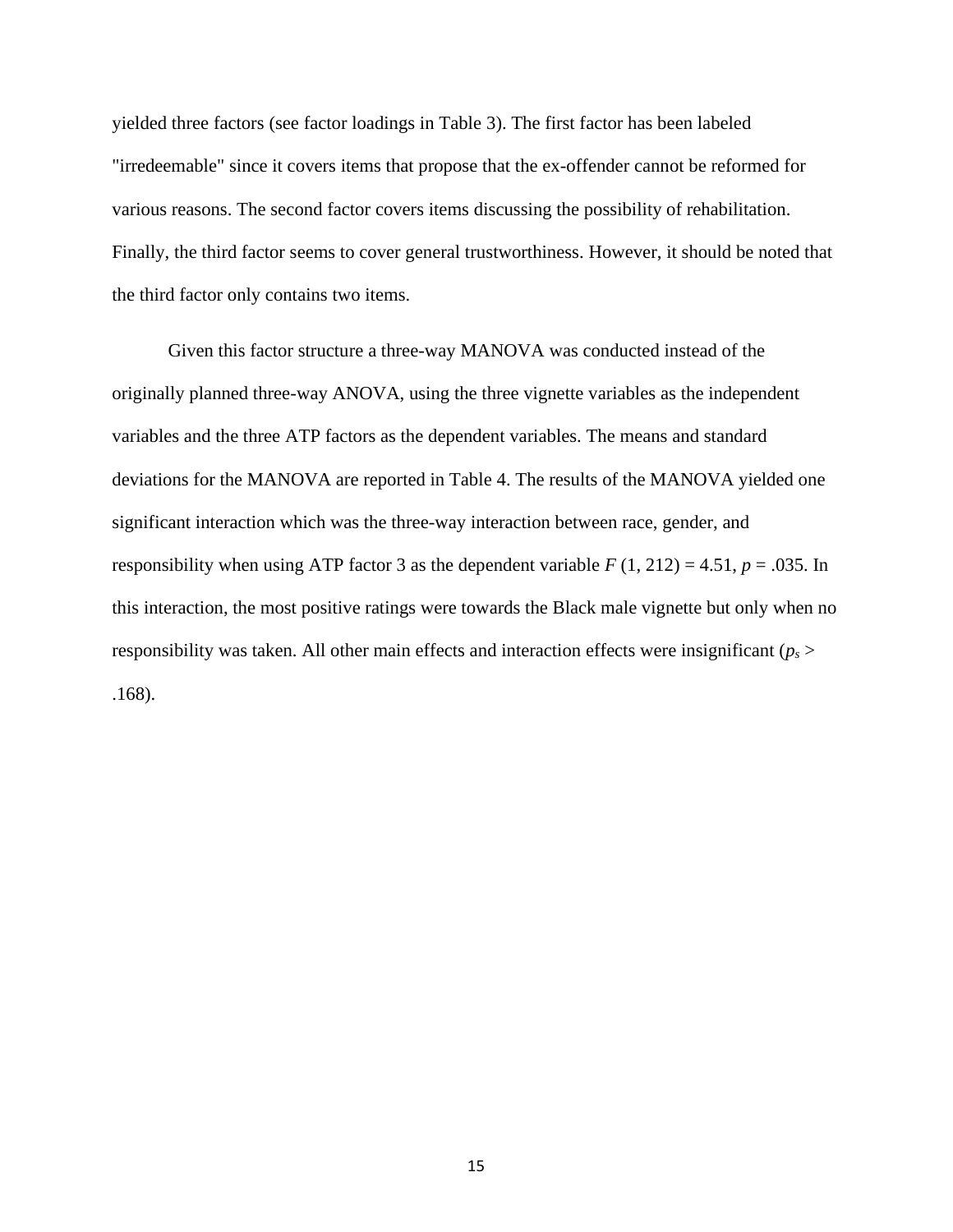#### **Table 3**

## *Results From a Factor Analysis of the Reduced and Altered ATP Scale*

| ATP Item                                                                    | <b>Factor Loading</b> |                |         |  |
|-----------------------------------------------------------------------------|-----------------------|----------------|---------|--|
|                                                                             | 1                     | $\overline{2}$ | 3       |  |
| Factor 1: Irredeemable                                                      |                       |                |         |  |
| 2. Trying to rehabilitate this ex-offender is a waste of time and<br>money* | .803                  | .014           | $-.054$ |  |
| 4. This ex-offender is too lazy to earn an honest living*                   | .799                  | .028           | .084    |  |
| 1. This ex-offender will never change*                                      | .740                  | $-.033$        | .000    |  |
| 9. This ex-offender is basically a bad person*                              | .703                  | $-.041$        | .198    |  |
| 7. This ex-offender is just plain immoral*                                  | .546                  | $-.026$        | .386    |  |
| 8. This ex-offender should be under strict, harsh discipline*               | .535                  | $-.035$        | .368    |  |
| Factor 2: Rehabilitation                                                    |                       |                |         |  |
| 11. I would like associating with this ex-offender                          | .141                  | .764           | $-232$  |  |
| 5. I wouldn't mind living next door to this ex-offender                     | .196                  | .734           | $-.290$ |  |
| 10. This ex-offender can be rehabilitated                                   | $-365$                | .601           | .341    |  |
| 12. If this person did well in prison, they should be let out on parole     | $-.299$               | .519           | .157    |  |
| Factor 3: Trustworthiness                                                   |                       |                |         |  |
| 6. I would never want one of my children dating this ex-offender*           | .036                  | $-.044$        | .755    |  |
| 3. You never know if this ex-offender is telling the truth*                 | .307                  | .096           | .488    |  |

*Note.* N = 220. The extraction method was maximum likelihood with an oblique (promax with Kaiser normalization) rotation. Factor loadings were determined by a .30 lower cutoff and the 75% crossloading ratio rule of thumb. Reverse scored items are denoted by \*. Items are adapted from "A Scale to Measure Attitudes Toward Prisoners" by K.B. Melvin, L.K. Gramling, and W.M. Gardner, 1985, *Criminal Justice and Behavior*, 12(2), 251-252 [\(https://doi.org/10.1177%2F0093854885012002006\)](https://doi.org/10.1177%2F0093854885012002006).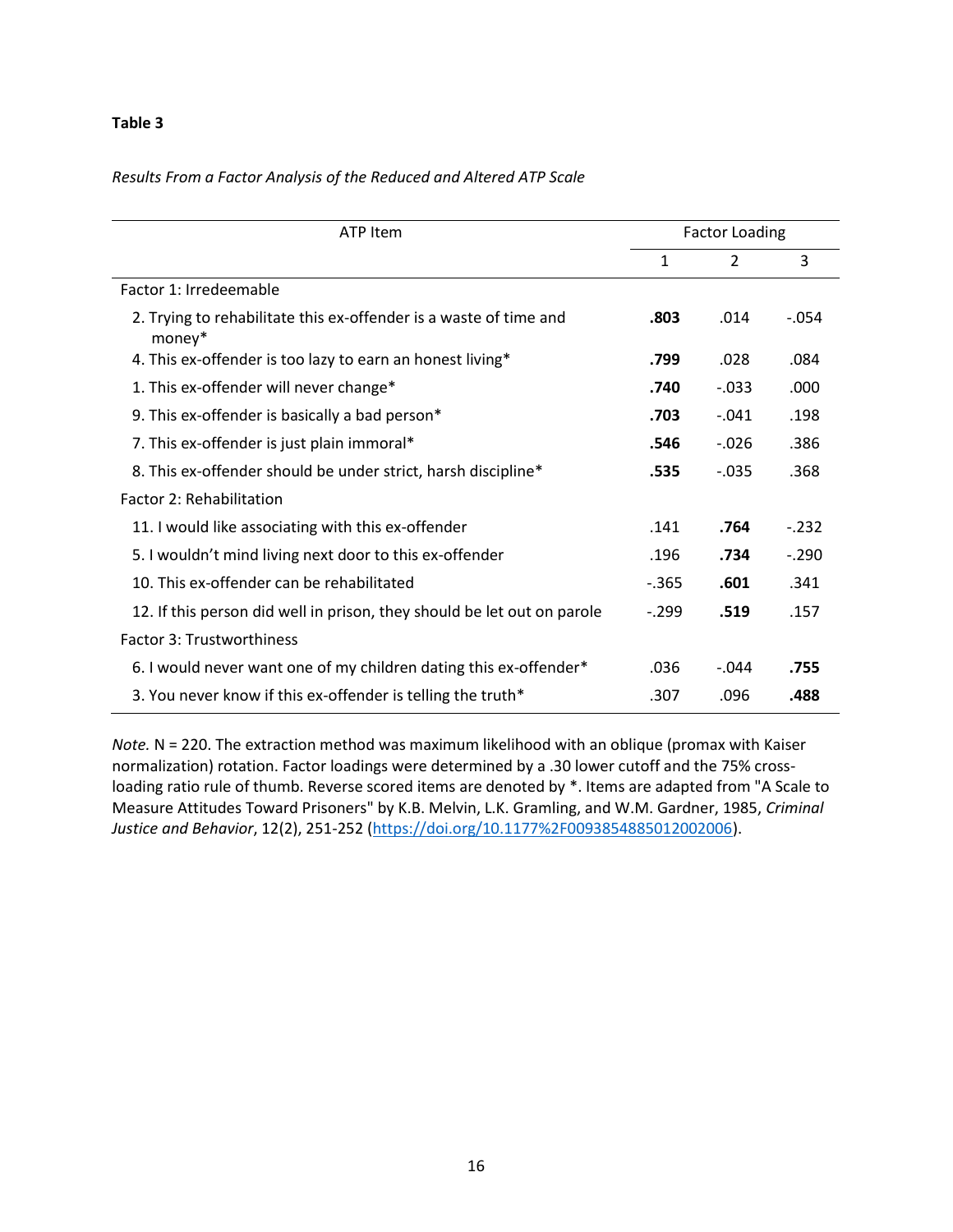## **Table 4**

| Group (Race, Gender,<br>Responsibility) | Irredeemable |      |      | Rehabilitation |      | <b>Trustworthiness</b> |           |
|-----------------------------------------|--------------|------|------|----------------|------|------------------------|-----------|
|                                         | N            | M    | SD   | м              | SD   | M                      | <b>SD</b> |
| Black, Male, R                          | 28           | 2.24 | 0.98 | 3.38           | 0.76 | 3.09                   | 0.96      |
| Black, Male, NR                         | 25           | 2.35 | 1.01 | 3.25           | 0.72 | 3.50                   | 1.09      |
| Black, Female, R                        | 31           | 2.40 | 0.96 | 3.35           | 0.84 | 3.16                   | 1.03      |
| Black, Female, NR                       | 26           | 2.44 | 0.80 | 3.38           | 0.84 | 3.27                   | 0.65      |
| White, Male, R                          | 26           | 2.31 | 0.89 | 3.47           | 0.77 | 3.29                   | 0.92      |
| White, Male, NR                         | 25           | 2.03 | 0.72 | 3.48           | 0.70 | 2.78                   | 0.74      |
| White, Female, R                        | 33           | 2.27 | 0.78 | 3.30           | 0.79 | 3.03                   | 0.94      |
| White, Female, NR                       | 26           | 2.25 | 0.55 | 3.29           | 0.57 | 3.25                   | 0.68      |

*Means, Standard Deviations, and Group Size of MANOVA Analysis for Vignette Variables and ATP Factors* 

*Note.* Responsibility: R = responsibility taken, NR = no responsibility taken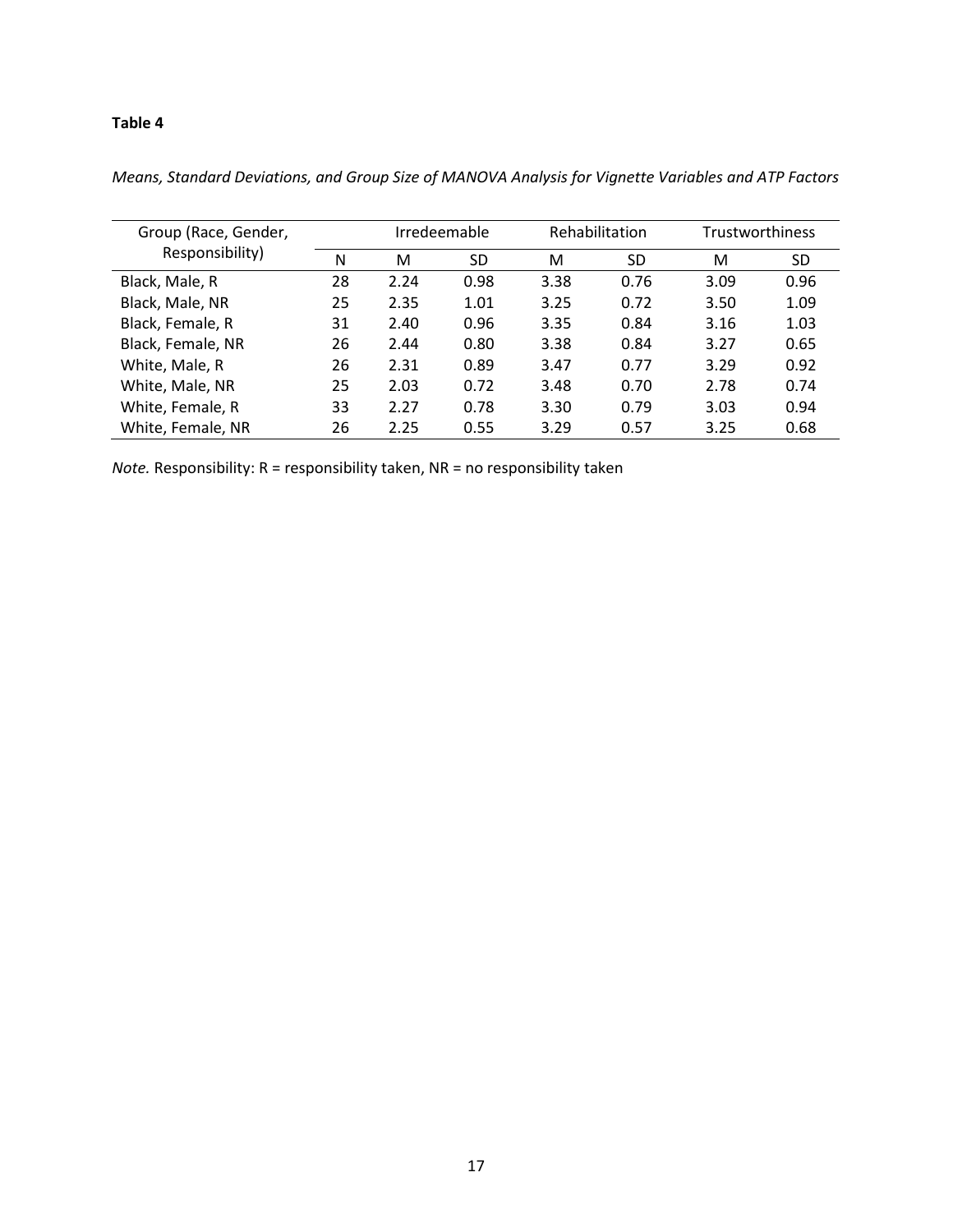#### **DISCUSSION**

Even though none of the hypotheses were supported by the data this study still produced some interesting and encouraging results. Additionally, there are some possible explanations for why the results turned out unexpectedly. The first thing worth discussing is the significant threeway interaction between race, gender, and responsibility when the dependent variable was factor 3. As mentioned above, the interaction showed that the highest rating was towards Black males when no responsibility had been taken, which is contradictory to the findings of previous research, the expected outcome of the present research, and the general social atmosphere in the United States. It was expected that a Black male who had taken no responsibility for his crime would create the harshest ratings, not the most favorable ones. The most likely explanation for this finding is reverse discrimination, which is defined as the tendency for people to act more favorably towards a negatively stereotyped minority group once they have been made aware of their biases (Dutton & Lake, 1973).

Reverse discrimination has been featured in quite a bit of previous research, but the findings are a bit mixed. Dutton & Lake (1973) found that White participants were more likely to donate more change to a Black panhandler after they were experimentally led to believe they showed a racial bias. Another one of the supporting studies looked at hiring decisions towards ex-offenders and found that mock employers had higher positive regard towards hiring Black applicants (Holloway  $\&$  Wiener, 2021). This finding was counterintuitive to their hypothesis and the findings of previous research they covered. They attributed the discrepancy to an online format and social desirability. Since the survey was online and the responses were anonymous it didn't trigger socially desirable responses. This also could have been true of the present study, since our survey was also distributed anonymously online. Another study that looked at attitudes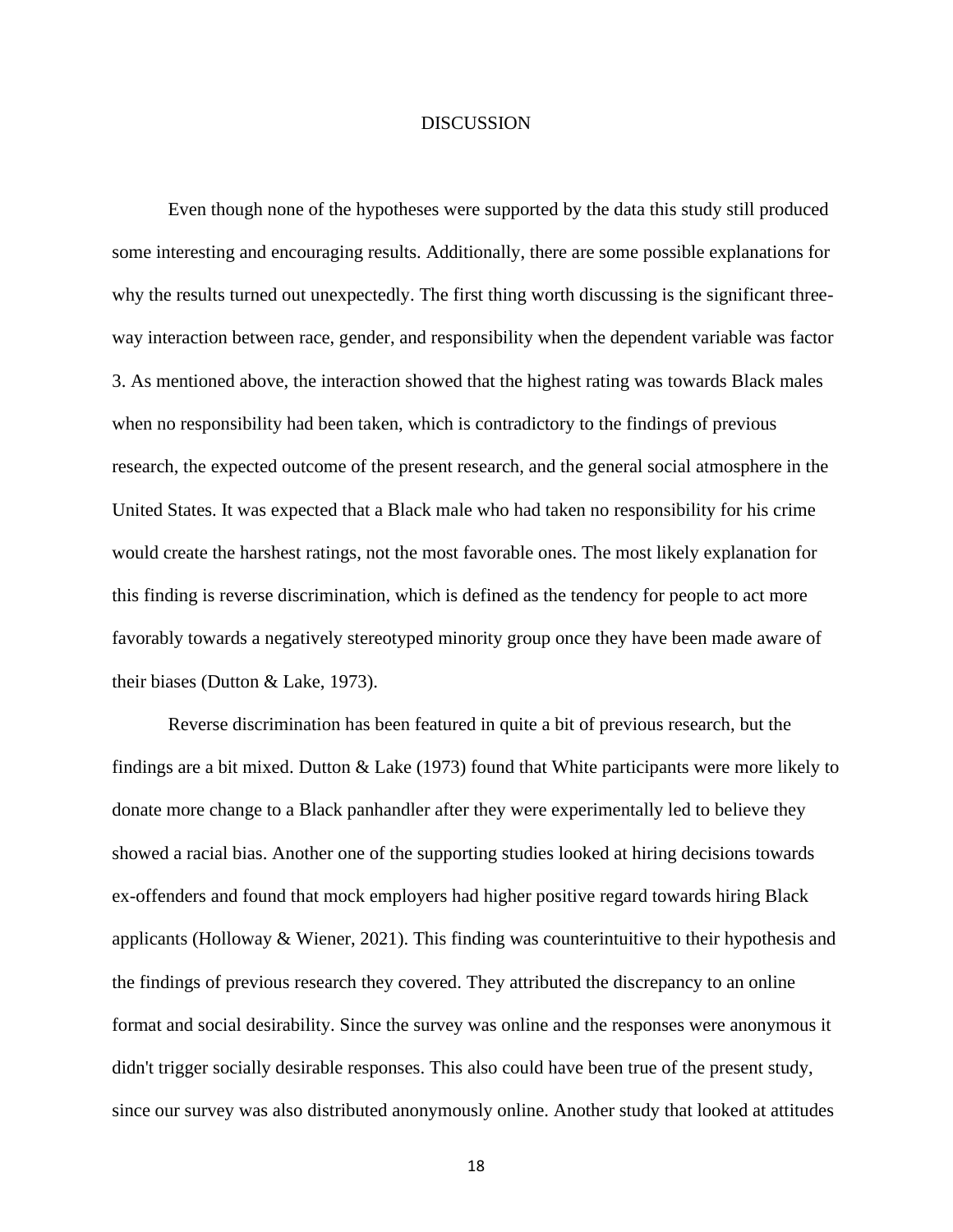towards juvenile offenders on parole found that participants rated Black ex-offenders as more likely to adhere to parole regulations (Petty & Wiener, 2019). Just like with the Holloway and Wiener (2021) study, this finding was contradictory to their hypothesis and they attributed the finding to reverse discrimination/overcompensation.

However, not all sources that have looked at reverse discrimination have found an effect. A study comparing employer attitudes to their actual behavior found that employers who claimed to be open to hiring Black applicants and applicants with criminal records didn't follow through (Pager & Quillian, 2005). Their analysis showed that 34% of White non-offenders received callbacks compared to 17% White ex-offenders and 5% of Black ex-offenders. This study is not a clear example of reverse discrimination, but rather shows the effect when race is not made salient and reverse discrimination is not triggered. Since the survey and the audit were not linked the employers were not motivated to follow through with their reported attitudes. While there is no evidence for why reverse discrimination occurs in some settings and not others, Dutton & Lake (1973) suggested that time (short-term vs long-term) and severity (trivial vs committed) of the situation could be an explanation for why reverse discrimination only occurs in certain contexts. What is clear is that reverse discrimination only occurs when race is made salient.

Since race salience is such an important factor, it is important to acknowledge a considerable threat to external validity. The survey for this project was released in June of 2021, which falls directly in the timeframe of the Black Lives Matter movement. More specifically, the survey period occurred two months after the conclusion of the trial for the murder of George Floyd. News coverage for this trial continued until late June. Based on this and other events it is safe to say that race was salient in the minds of anyone who participated in the present research. It is very likely that when participants were faced with vignettes and questionnaires that openly mentioned attitudes about race they experienced anxiety from the thought of being perceived as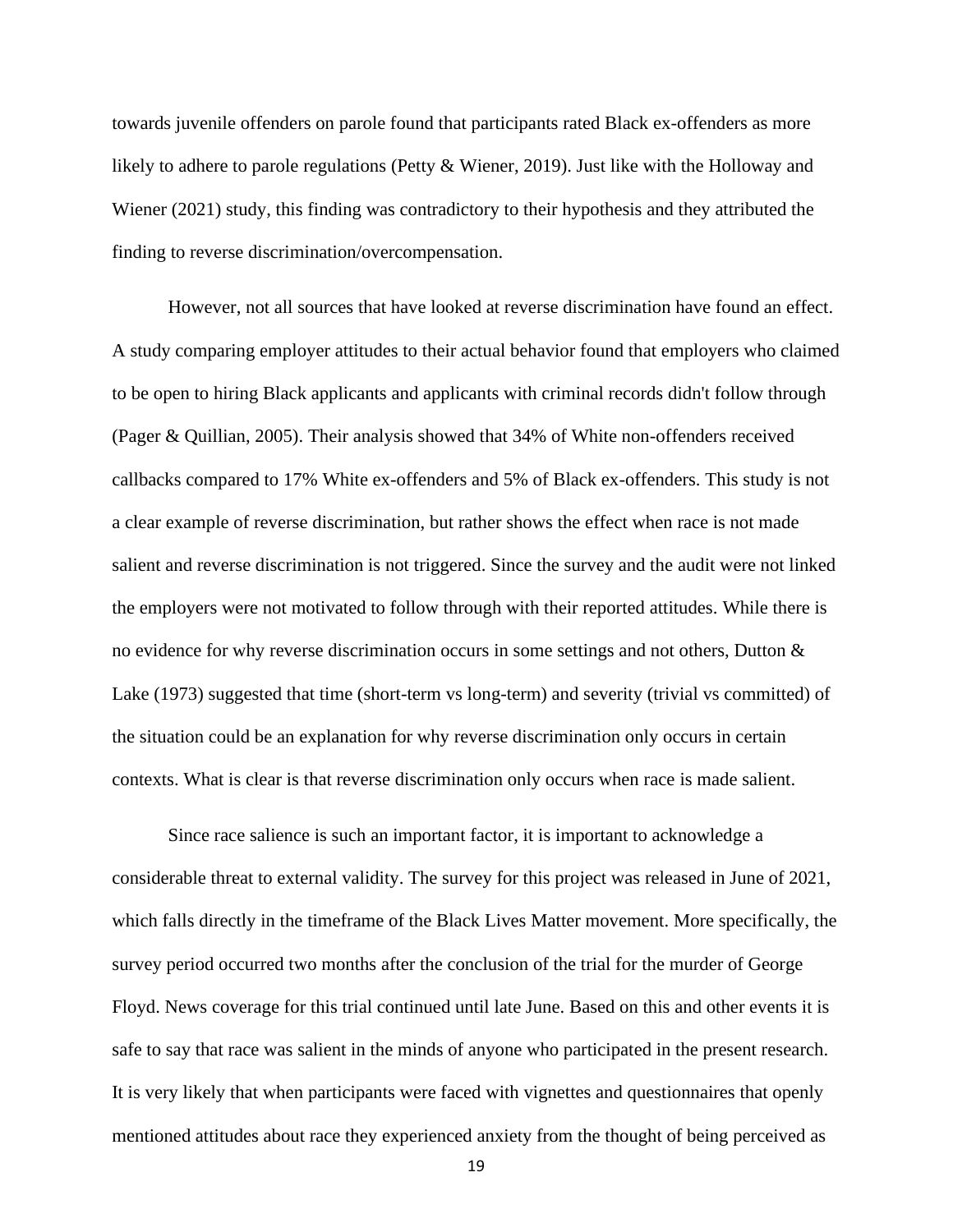racist if they expressed their true opinions. As a result, they rated the Black male with no responsibility very highly. However, this explanation should be treated with caution. The threeway interaction was only significant with ATP factor 3 as the dependent variable and this factor only contains two items.

As for why no other effects were found there are several possible explanations. The first is similar to the reverse discrimination theory listed above. When asking about sensitive topics such as race, participants tend to respond in a way that they think makes them look better even if they are told the results will be anonymous (Krumpal, 2013). This is referred to as social desirability and a study on hiring decisions found that it causes considerable skew between what people say and what they do (Pager & Quillian, 2005).

Aside from the potential psychological factors, certain methodological factors could influence the results. For instance, since COVID-19 presented a threat to in-person data collection this study was designed with an online format. However, this decision lowered experimental control and exposed the project to unforeseen variables such as time taken, attention given, or environment. Even though the average response time for the survey was five and a half minutes, the range was 76 minutes. This indicated that some respondents walked away or became otherwise distracted during the survey and may have had unknown effects on the quality of their responses. This is a clear limitation that would need to be corrected for in future research. The other methodological concerns regard components of the survey, or more specifically, potential problems with the vignettes and the reduced ATP scale.

When reviewing the data, it appeared that the ratings towards all 8 vignette ex-offenders were fairly positive. This suggested that the vignettes were either not clear enough or did not contain a serious enough crime. The vignettes were intentionally written in a very simple format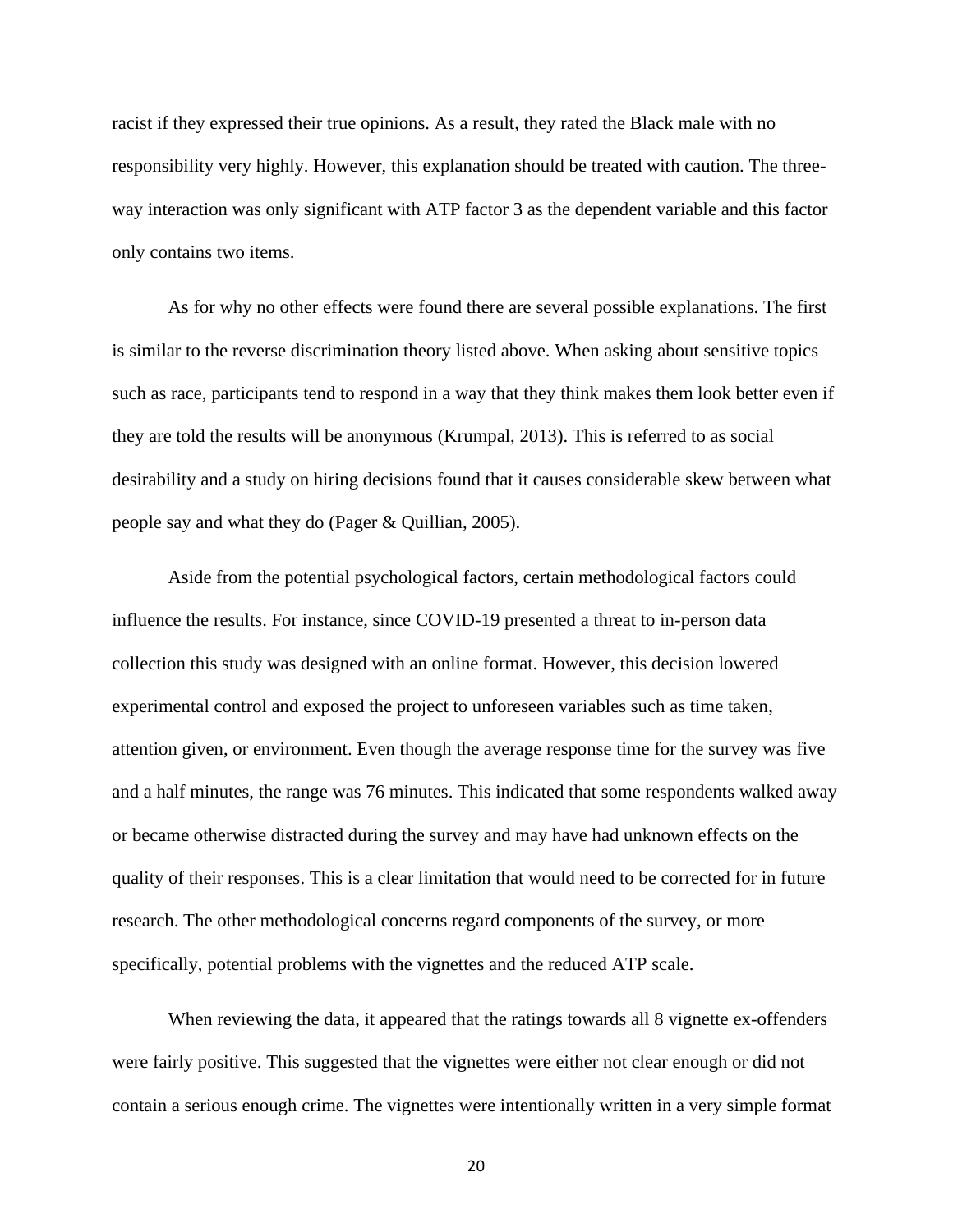to reduce confusion or accidental additional variables, but they likely ended up being too simple. More details may have added realism to the scenario or clarification about the ex-offender's situation. Additionally, burglary was chosen as the crime for all vignettes to represent a "moderate" threat but admittedly little to no research on crime type was done before the study since it wasn't being included as a variable.

The second problematic survey component is the altered and reduced ATP scale. To keep the full battery of measures at an acceptable length the ATP was reduced from its original 36 items to 12 items. This decision was justified by a factor analysis done in the original ATP development study and a more recent study that both showed that the 36 items loaded onto a single factor (Kjelsberg et al., 2007; Melvin et al., 1985). The chosen 12 items were also partially reworded. The change didn't alter the content of the items, only the context (now referring to the singular vignette offender as opposed to the original, more general context). Despite the confidence that the changes wouldn't affect results, factor analysis on the 12 ATP items included in the current study yielded three factors instead of one. It is unclear why the chosen 12 items loaded onto three factors when all 36 of the original items only loaded onto one. Additional research would be required to explain.

While the results of the current study are disappointing there are many further directions to pursue. One possible starting point is to design a study to address the potential problems of the present study, in which the vignettes could be rewritten to include more detail such as a further description of the crime event. A possible suggestion would be to change the crime to a more severe crime such as armed robbery. The robbery crime type would be a good choice based on previous research which found it to be more severe than burglary (De Soto et al., 2021). Another vignette variable that would be worth looking at is the morality of the crime. For example, is an individual who steals to provide for their family viewed more favorably than someone who steals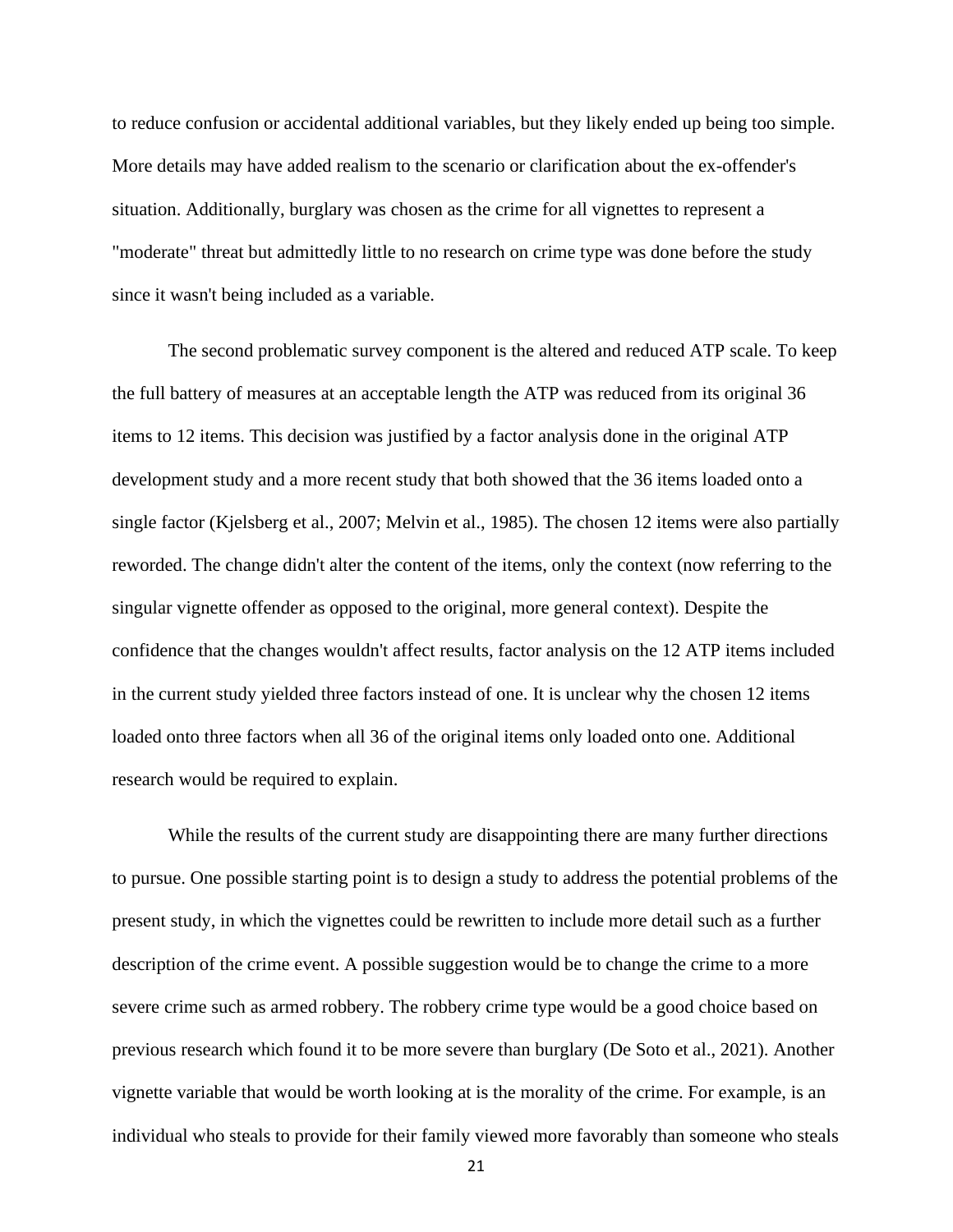out of greed, and how would race and gender effect those views? Other vignette variables, such as crime type or time served could also be included to experimentally explore the effect that such changes would have. Regarding the reduced ATP scale's performance specifically, it might be useful to administer this version of the scale to a large sample, independent of vignette manipulations, to further examine scale performance and factor structure. This might help explain why it acted unexpectedly in this study. Finally, any future research on the topic would ideally be conducted in the lab to reduce the effect of any variables introduced by the online format.

Overall, the current study showed some promising trends and several paths for further exploration. The methodological issues will be easy to address with additional research. Additionally, the one significant result we did find might have positive implications. Even if the finding is largely the result of overcompensation or social desirability, it is reassuring to think that our culture has made progress towards racial and gender bias being socially unacceptable. Given the importance of successfully reintroducing ex-offenders into the general population, the problems encountered are worth fixing and this area of research is worth pursuing.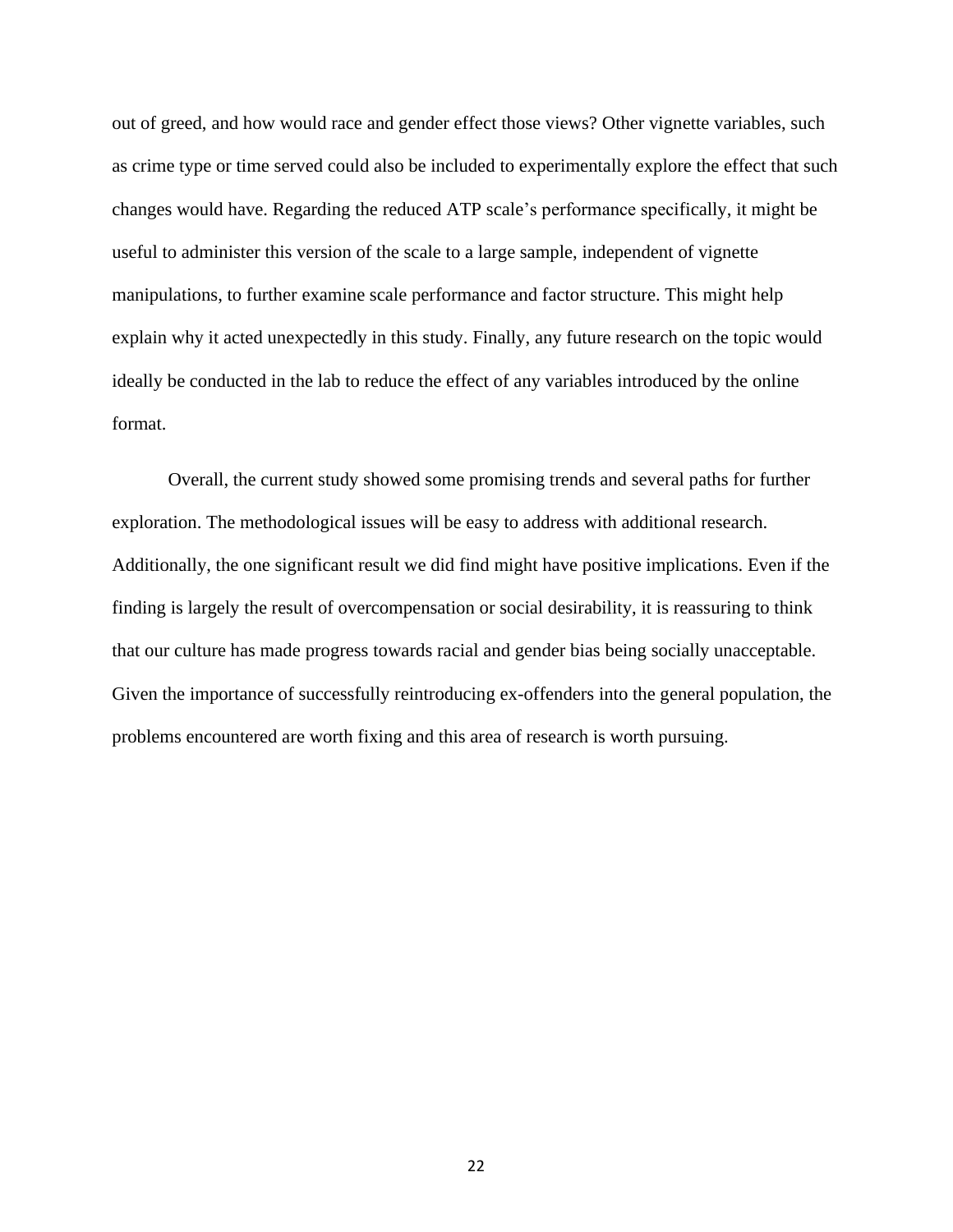#### REFERENCES

Alper, M., Durose, M., & Markman, J. (2018). *2018 Update on Prisoner Recidivism: A 9-year Follow-up Period (2005-2014)* (NCJ 250975; p. 24). U.S. Department of Justice, Office of Justice Programs, Bureau of Justice Statistics. https://bjs.ojp.gov/library/publications/2018-update-prisoner-recidivism-9-year-follow-

period-2005-2014

- Bodenhausen, G. V. (2005). The Role of Stereotypes in Decision-Making Processes. *Medical Decision Making*, *25*(1), 112–118. https://doi.org/10.1177/0272989X04273800
- Bushway, S. D., & Apel, R. (2012). A Signaling Perspective on Employment-Based Reentry Programming. *Criminology & Public Policy*, *11*(1), 21–50. https://doi.org/10.1111/j.1745-9133.2012.00786.x
- Clear, T. R., Rose, D. R., & Ryder, J. A. (2001). Incarceration and the community: The problem of removing and returning offenders. *Crime & Delinquency*, *47*(3), 335–351. https://doi.org/10.1177/0011128701047003003
- Couloute, L., & Kopf, D. (2018). *Out of Prison & Out of Work: Unemployment among formerly incarcerated people*. Prison Policy Initiative. https://www.jstor.org/stable/resrep27307
- De Soto, W., Wiener, K. K. K., Tajalli, H., & Brookman, R. (2021). A comparison between Australian and US populations on attitudes to criminal behaviours. *Psychology, Crime & Law*, 1–17. https://doi.org/10.1080/1068316X.2021.1880585
- DeWitt, S. E. (2018). *On the prospects of signaling theory for criminological research: A comment on potential avenues for future research* (SSRN Report No. 3108026). Social Science Research Network. https://doi.org/10.2139/ssrn.3108026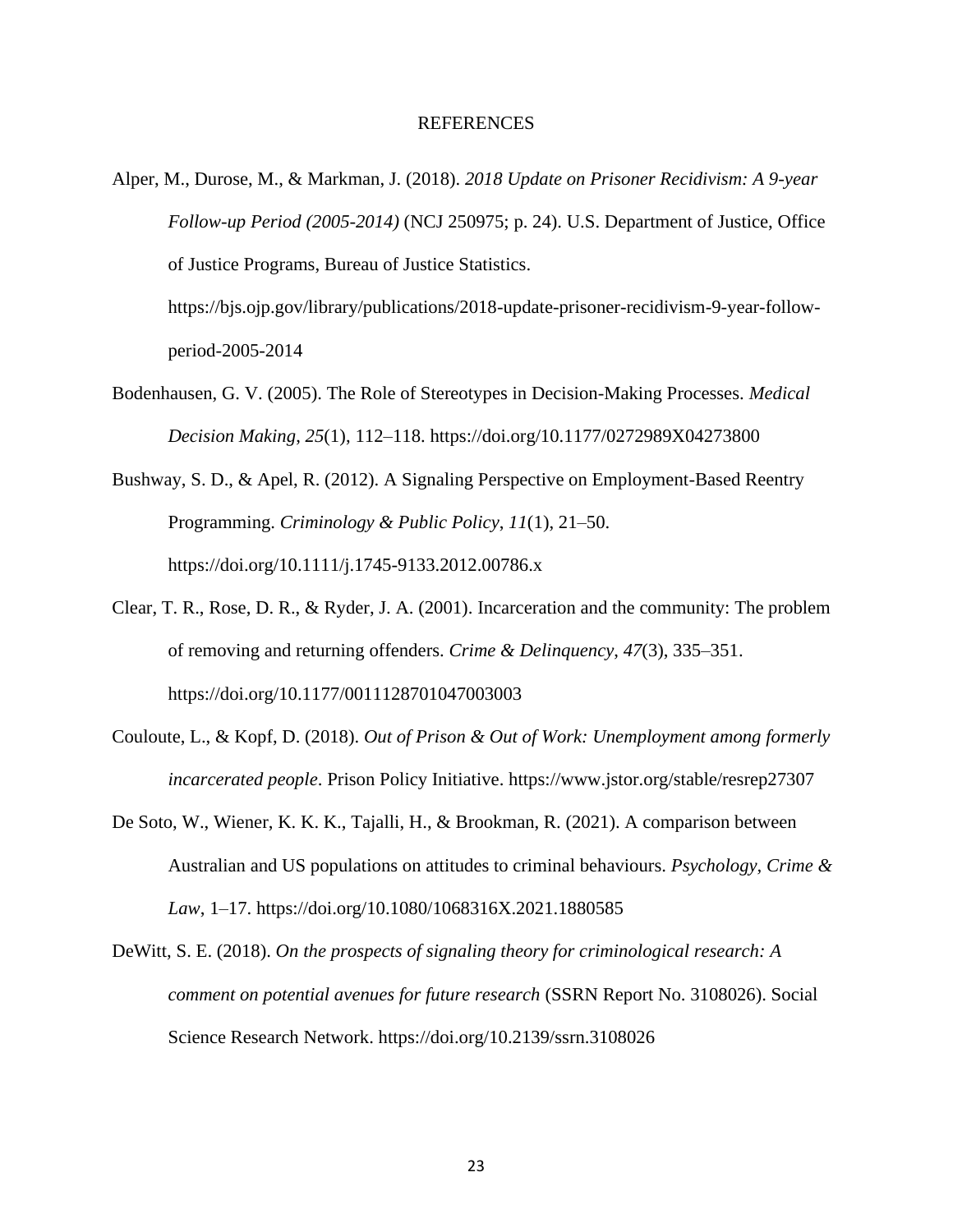- Dutton, D. G., & Lake, R. A. (1973). Threat of own prejudice and reverse discrimination in interracial situations. *Journal of Personality and Social Psychology*, *28*(1), 94–100. https://doi.org/10.1037/h0035582
- Henry, P. J., & Sears, D. O. (2002). The Symbolic Racism 2000 scale. *Political Psychology*, *23*(2), 253–283. https://doi.org/10.1111/0162-895X.00281

Hirschfield, P. J., & Piquero, A. R. (2010). Normalization and legitimation: Modeling stigmatizing attitudes toward ex-offenders. *Criminology*, *48*(1), 27–55. https://doi.org/10.1111/j.1745-9125.2010.00179.x

- Holloway, C. P., & Wiener, R. L. (2021). Affective forecasting and ex-offender hiring decisions. *Motivation and Emotion*, *45*(4), 489–505. https://doi.org/10.1007/s11031-021-09885-3
- Jonnson, M. R., & Viljoen, J. L. (2021). What are judges' views of risk assessments, and how do tools affect adolescent dispositions? *Psychology, Public Policy, and Law*, *27*(1), 112– 123. https://doi.org/10.1037/law0000260
- Kjelsberg, E., Skoglund, T. H., & Rustad, A.-B. (2007). Attitudes towards prisoners, as reported by prison inmates, prison employees and college students. *BMC Public Health*, *7*, Article 71. https://doi.org/10.1186/1471-2458-7-71
- Krumpal, I. (2013). Determinants of social desirability bias in sensitive surveys: A literature review. *Quality & Quantity*, *47*(4), 2025–2047. https://doi.org/10.1007/s11135-011-9640- 9
- Leverentz, A. (2011). Neighborhood context of attitudes toward crime and reentry. *Punishment & Society*, *13*(1), 64–92. https://doi.org/10.1177/1462474510385629
- Maruna, S., & King, A. (2009). Once a criminal, always a criminal?: 'Redeemability' and the psychology of punitive public attitudes. *European Journal of Criminal Policy and Research*, *15*(1–2), 7–24. https://doi.org/10.1007/s10610-008-9088-1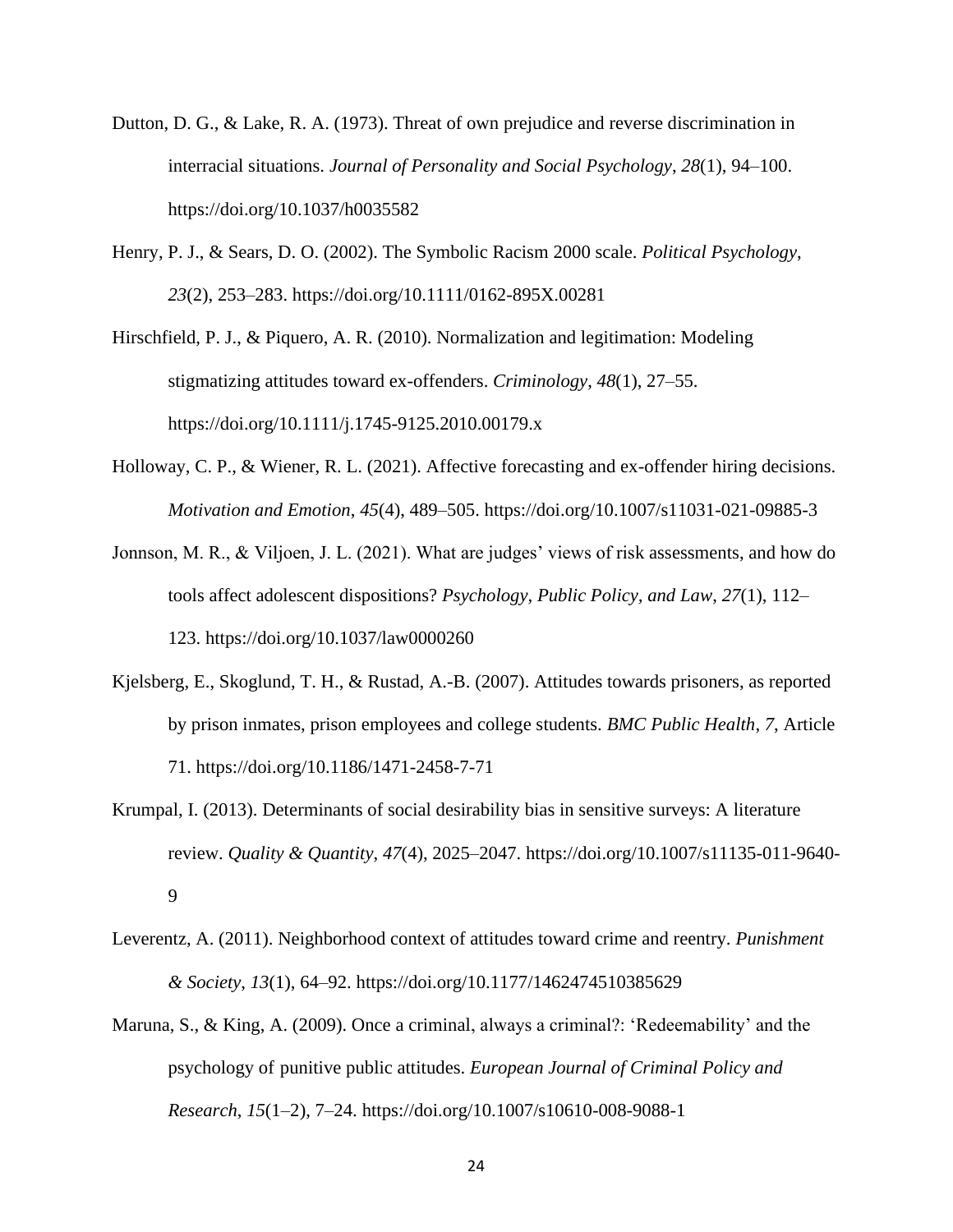- Maruschak, L. M., & Minton, T. D. (2020). *Correctional populations in the United States, 2017- 2018* (NCJ 252157). U.S. Department of Justice, Office of Justice Programs, Bureau of Justice Statistics. https://www.bjs.gov/content/pub/pdf/cpus1718.pdf
- Melvin, K. B., Gramling, L. K., & Gardner, W. M. (1985). A scale to measure attitudes toward prisoners. *Criminal Justice and Behavior*, *12*(2), 241–254. https://heinonline.org/HOL/P?h=hein.journals/crmjusbhv12&i=238
- Pager, D. (2003). The mark of a criminal record. *American Journal of Sociology*, *108*(5), 937– 975. https://doi.org/10.1086/374403
- Pager, D., & Quillian, L. (2005). Walking the Talk? What Employers Say Versus What They Do. *American Sociological Review*, *70*(3), 355–380. https://doi.org/10.1177/000312240507000301
- Petty, T., & Wiener, R. L. (2019). The Influence of Offender Race, Risk Level, and Participant Emotion on Juvenile Probation Case Judgments. *Analyses of Social Issues and Public Policy*, *19*(1), 476–503. https://doi.org/10.1111/asap.12173
- Rade, C. B., Desmarais, S. L., & Mitchell, R. E. (2016). A Meta-Analysis of Public Attitudes Toward Ex-Offenders. *Criminal Justice and Behavior*, *43*(9), 1260–1280. https://doi.org/10.1177/0093854816655837
- Reich, S. E. (2017). An exception to the rule: Belief in redeemability, desistance signals, and the employer's decision to hire a job applicant with a criminal record. *Journal of Offender Rehabilitation*, *56*(2), 110–136. https://doi.org/10.1080/10509674.2016.1268235
- Spence, M. (1973). Job Market Signaling. *The Quarterly Journal of Economics*, *87*(3), 355–374. https://doi.org/10.2307/1882010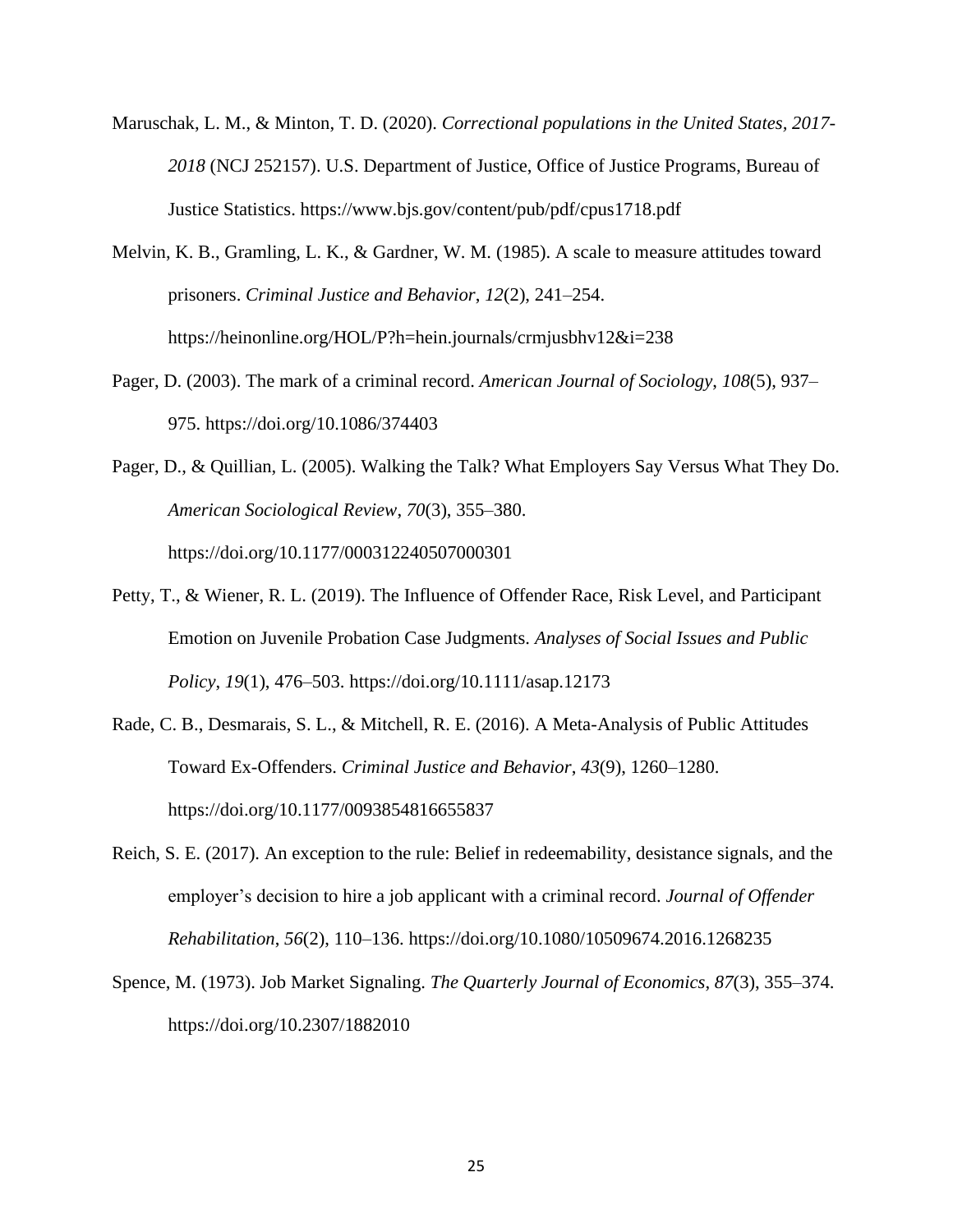- Swim, J. K., Aikin, K. J., Hall, W. S., & Hunter, B. A. (1995). Sexism and racism: Old-fashioned and modern prejudices. *Journal of Personality and Social Psychology*, *68*(2), 199–214. https://doi.org/10.1037/0022-3514.68.2.199
- U.S. Bureau of Labor Statistics. (2022). *State Employment and Unemployment Summary—2022 M02 Results* (USDL-22-0507). https://www.bls.gov/news.release/laus.nr0.htm#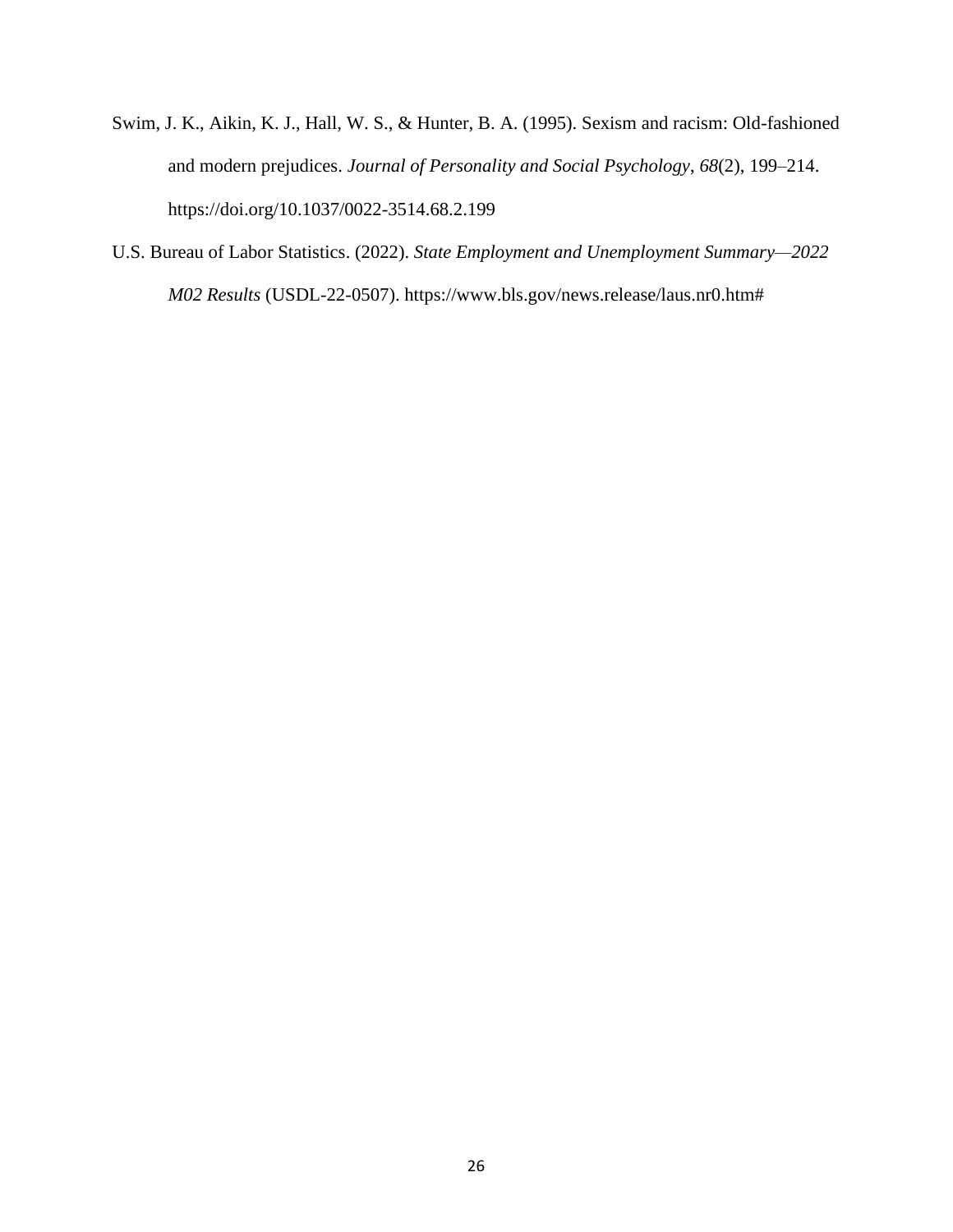#### APPENDIX A: MATERIALS

#### **Modified ATP items:**

Instructions: The following statements describe attitudes toward the offender in the vignette you just read. Please respond to each statement by selecting the response that best describes your personal attitude. Please answer honestly. There are no right or wrong answers and all responses are confidential.

1 2 3 4 5 Strongly Disagree Disagree Neither Agree nor Disagree Agree Strongly Agree

- I. This ex-offender will never change\*
- II. Trying to rehabilitate this ex-offender is a waste of time and money\*
- III. You never know if this ex-offender is telling the truth $*$
- IV. This ex-offender is too lazy to earn an honest living\*
- V. I wouldn't mind living next door to this ex-offender
- VI. I would never want one of my children dating this ex-offender\*
- VII. This ex-offender is just plain immoral\*
- VIII. This ex-offender should be under strict, harsh discipline\*
	- IX. This ex-offender is basically a bad person\*
	- X. This ex-offender can be rehabilitated
	- XI. I would like associating with this ex-offender
- XII. If this person did well in prison, they should be let out on parole

*Note*: \* indicates reverse-scored items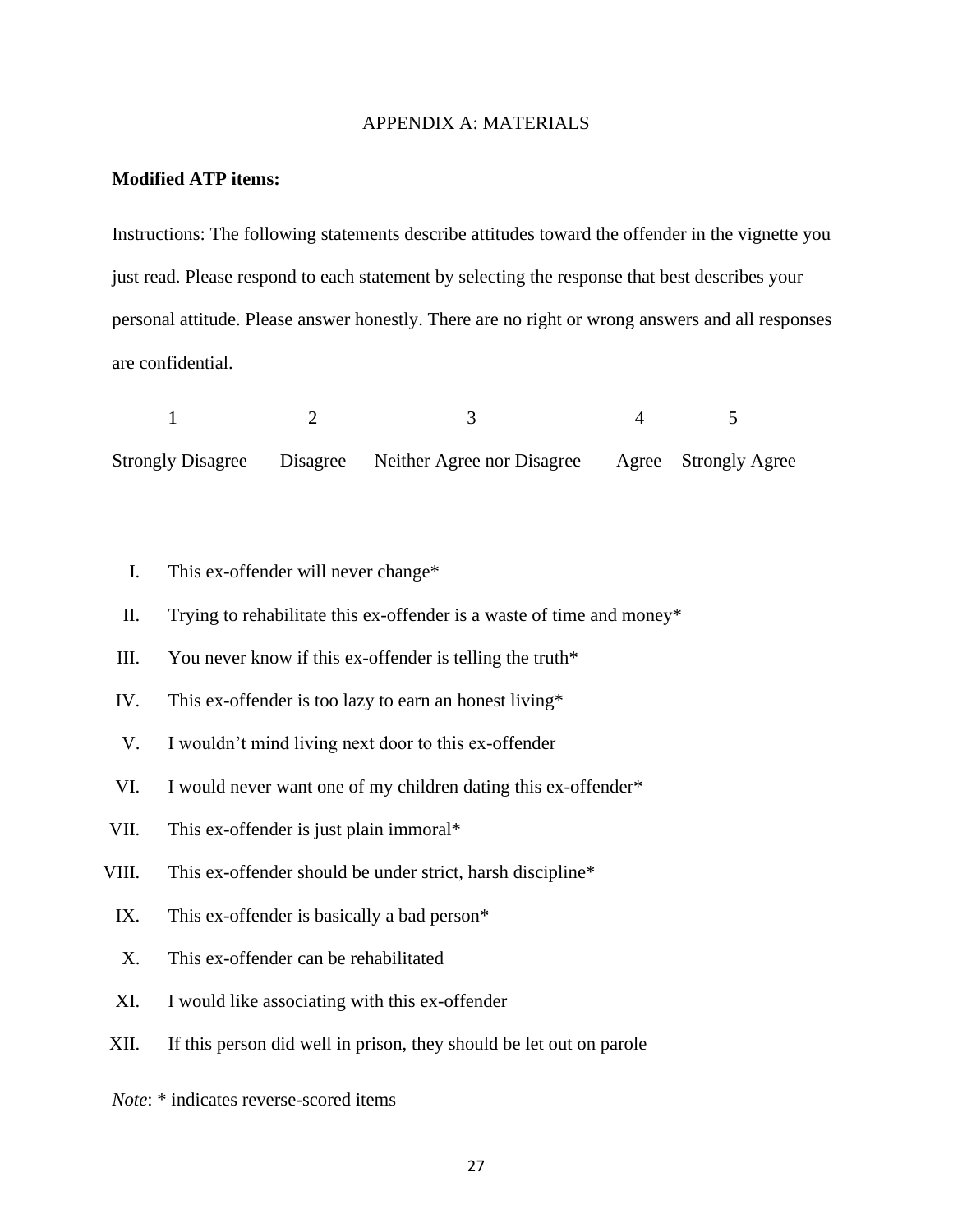#### **Vignettes:**

#### Instructions:

Please carefully read the following vignette. You will be asked questions about what you read later in the survey.

#### **V1: Male-White-Responsibility**

John is a 35-year-old White male. He was arrested and convicted for second-degree burglary, and was sentenced to 10 years in prison. After serving 8 years he was released on parole. The parole board had determined that John knew what he did was wrong and that he was genuinely sorry for his actions.

#### **V2: Male-Black-Responsibility**

John is a 35-year-old Black male. He was arrested and convicted for second-degree burglary, and was sentenced to 10 years in prison. After serving 8 years he was released on parole. The parole board had determined that John knew what he did was wrong and that he was genuinely sorry for his actions.

#### **V3: Female-White-Responsibility**

Jane is a 35-year-old White female. She was arrested and convicted for second-degree burglary, and was sentenced to 10 years in prison. After serving 8 years she was released on parole. The parole board had determined that Jane knew what she did was wrong and that she was genuinely sorry for her actions.

#### **V4: Female-Black-Responsibility**

Jane is a 35-year-old Black female. She was arrested and convicted for second-degree burglary, and was sentenced to 10 years in prison. After serving 8 years she was released on parole. The parole board had determined that Jane knew what she did was wrong and that she was genuinely sorry for her actions.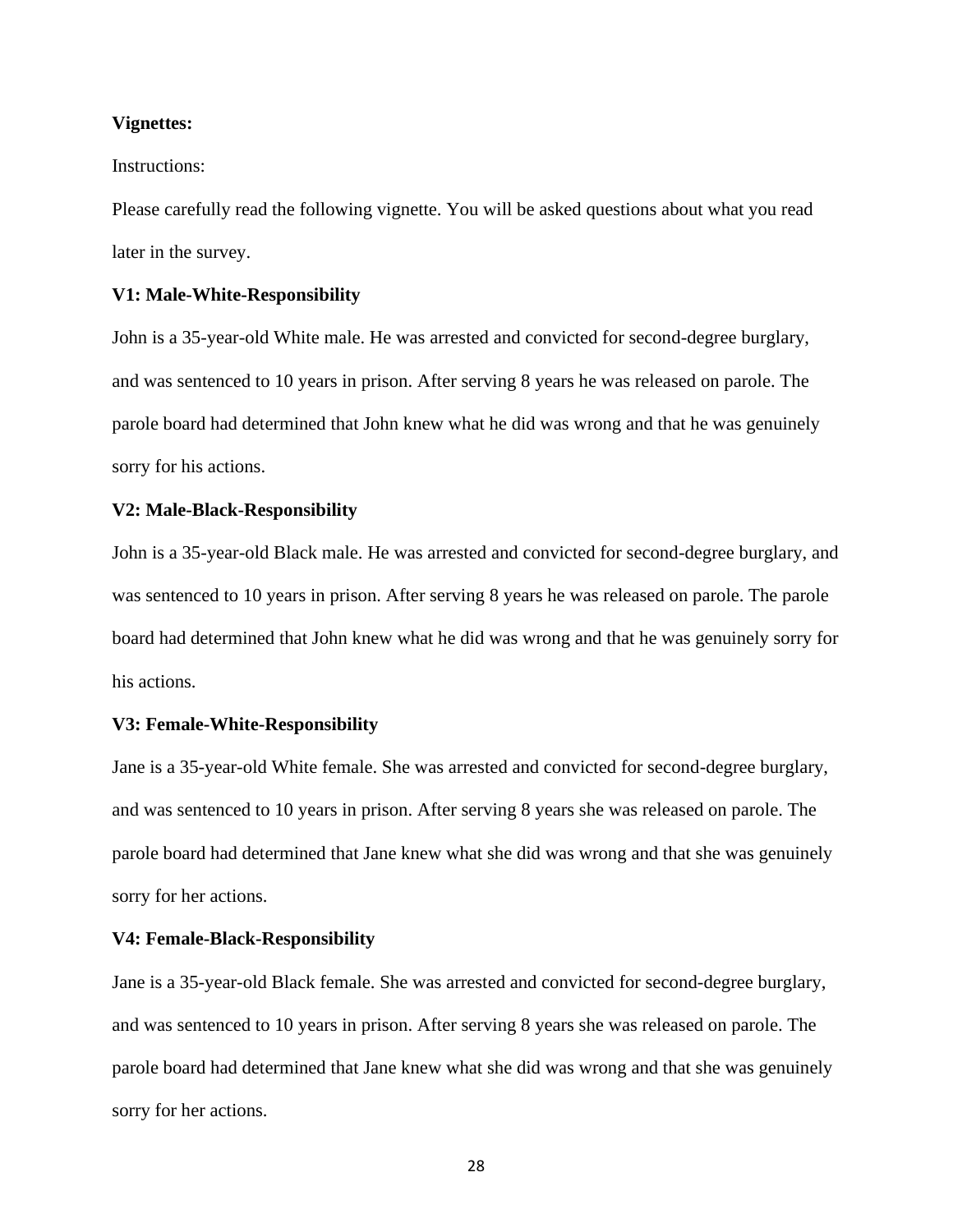#### **V5: Male-White-No Responsibility**

John is a 35-year-old White male. He was arrested and convicted for second-degree burglary, and was sentenced to 10 years in prison. After serving 8 years he was released on parole. The parole board had determined that John's good behavior during his sentence warranted early release.

#### **V6: Male-Black-No Responsibility**

John is a 35-year-old Black male. He was arrested and convicted for second-degree burglary, and was sentenced to 10 years in prison. After serving 8 years he was released on parole. The parole board had determined that John's good behavior during his sentence warranted early release

#### **V7: Female-White-No Responsibility**

Jane is a 35-year-old White female. She was arrested and convicted for second-degree burglary, and was sentenced to 10 years in prison. After serving 8 years she was released on parole. The parole board had determined that Jane's good behavior during her sentence warranted early release

#### **V8: Female-Black-No Responsibility**

Jane is a 35-year-old Black female. She was arrested and convicted for second-degree burglary, and was sentenced to 10 years in prison. After serving 8 years she was released on parole. The parole board had determined that Jane's good behavior during her sentence warranted early release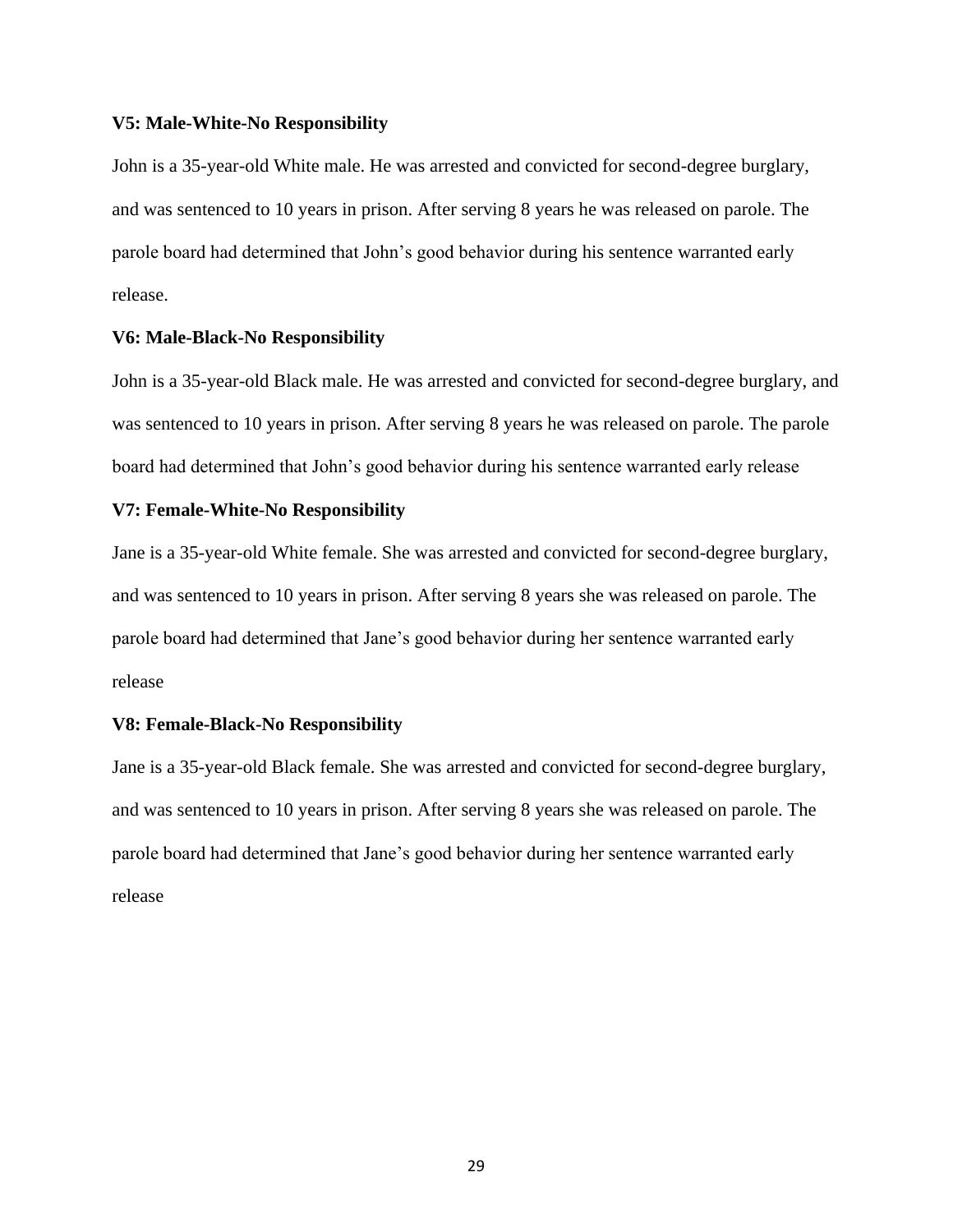## APPENDIX B: IRB APPROVAL



Graduate Studies and Research Marquette, MI 49855-5301 906-227-2300 www.nmu.edu/graduatestudies/

#### Memorandum

| TO:             | <b>Jon Barch</b><br>Department of Psychological Sciences                                                                                                       |
|-----------------|----------------------------------------------------------------------------------------------------------------------------------------------------------------|
|                 | <b>Sydney Mosser</b><br>Department of Psychological Sciences                                                                                                   |
| <b>FROM:</b>    | Lisa Schade Eckert<br>Dean, Graduate Studies and Research                                                                                                      |
| DATE:           | February 1, 2021                                                                                                                                               |
| <b>SUBJECT:</b> | IRB Proposal HS21-1161<br>"Factors influencing attitudes towards ex-offenders"<br>IRB Approval Date: 2/1/2021<br>Proposed Project Dates: 8/24/2020 - 4/23/2022 |

Your proposal "Factors influencing attitudes towards ex-offenders" has been approved by the Northern Michigan University Institutional Review Board. Please include your proposal number (HS21-1161) on all research materials and on any correspondence regarding this project.

If you find that modifications of investigators, methods, or procedures are necessary, you must submit a Project Modification Form for Research Involving Human Subjects before collecting data. Any changes or revisions to your approved research plan must be approved by the IRB prior to implementation.

Until further guidance, per CDC guidelines, the PI is responsible for obtaining signatures on the COVID-19 Researcher Agreement and Release and COVID-19 Research Participant Agreement and Release forms

All forms can be found at the NMU Grants and Research website: http://www.nmu.edu/grantsandresearch/node/102